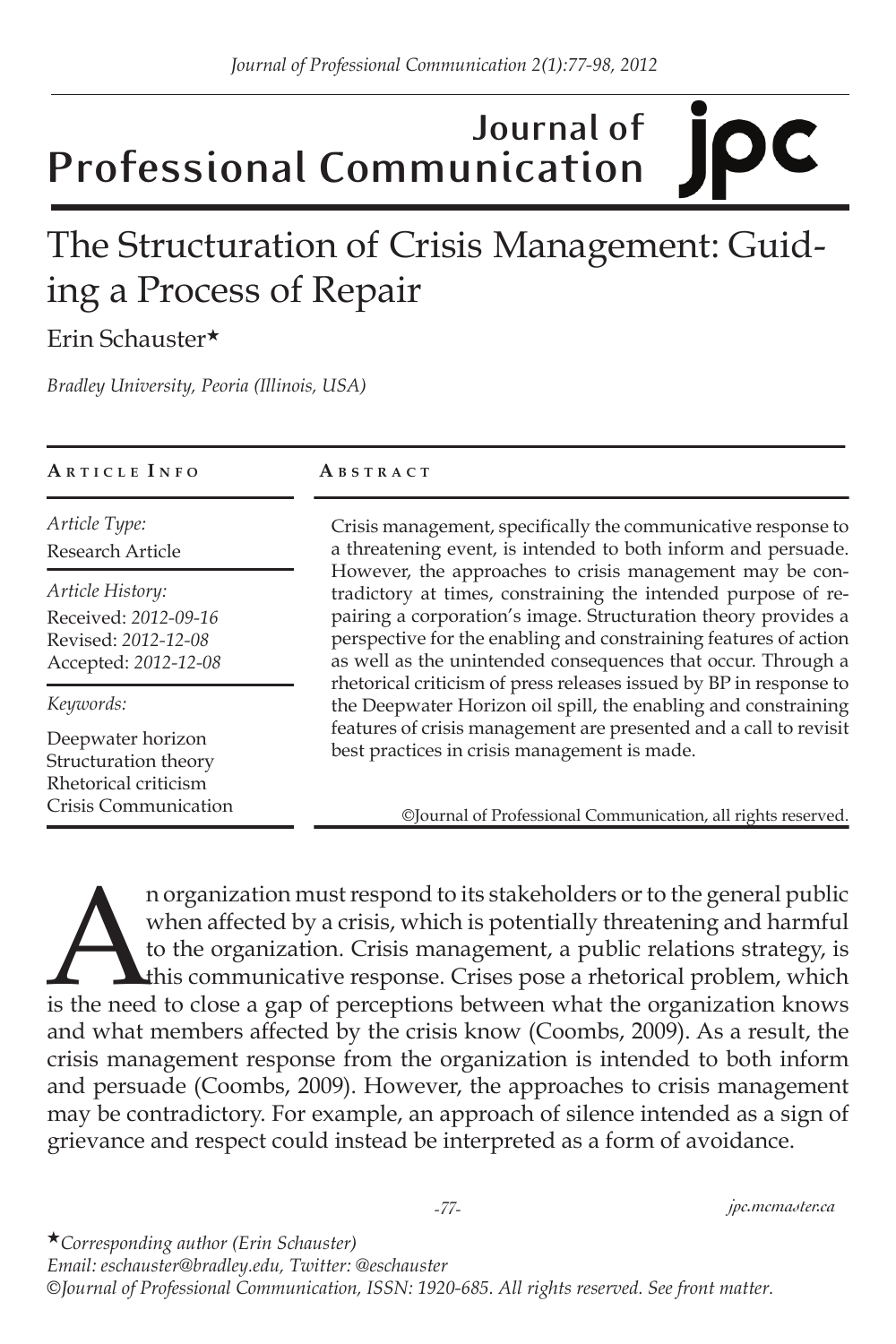It is important to advance our understanding of processes of repair, especially in a time of crisis, so that these communicative processes can be reproduced with beneficial outcomes for the organization and publics the processes intend to serve. Previous research on crisis management has approached the examination of communicative strategies as a process of repair (Harlow, Brantley & Harlow, 2011) and has suggested best practices for crisis communication (Seeger, 2006). However, assuming that an image is repaired or that communication can adhere to best practices during a time of crisis may be too simplistic. Structuration theory states that the rules or structures that guide action are the same rules that constrain action (Giddens, 1984). Therefore, a structuration perspective would suggest that the language and rhetoric of crisis management strategies could both enable and constrain repair to an organization's image.

The purpose of this rhetorical criticism is to understand the enabling and constraining features of crisis management processes of repair. There are limited studies that have applied structuration theory to the study of public relations in general (e.g., Durham, 2005; Falkheimer, 2007) and crisis management specifically. Therefore, the current study, in addition to understanding the enabling and constraining features of processes repair, extends our understanding of structuration theory. Under the structuration perspective, this study examined the press releases in response to the British Petroleum (BP) Deepwater Horizon oil spill. The oil spill is an example of a crisis that affected members of the BP organization, the organization's shareholders, residents of New Orleans, and other publics throughout the nation as well as internationally. The artifacts for criticism were BP's press releases, released from April 20 to June 15, 2010, which were published on the organization's website. The strategies of crisis communication depicted the corporation taking action with a military-like approach. Actions were taken by BP executives including the CEO and included these executives making apologetic statements and launching an attack on the oil spill. These strategies are discussed as enabling to the processes of crisis management and repair as well as constraining intended repair.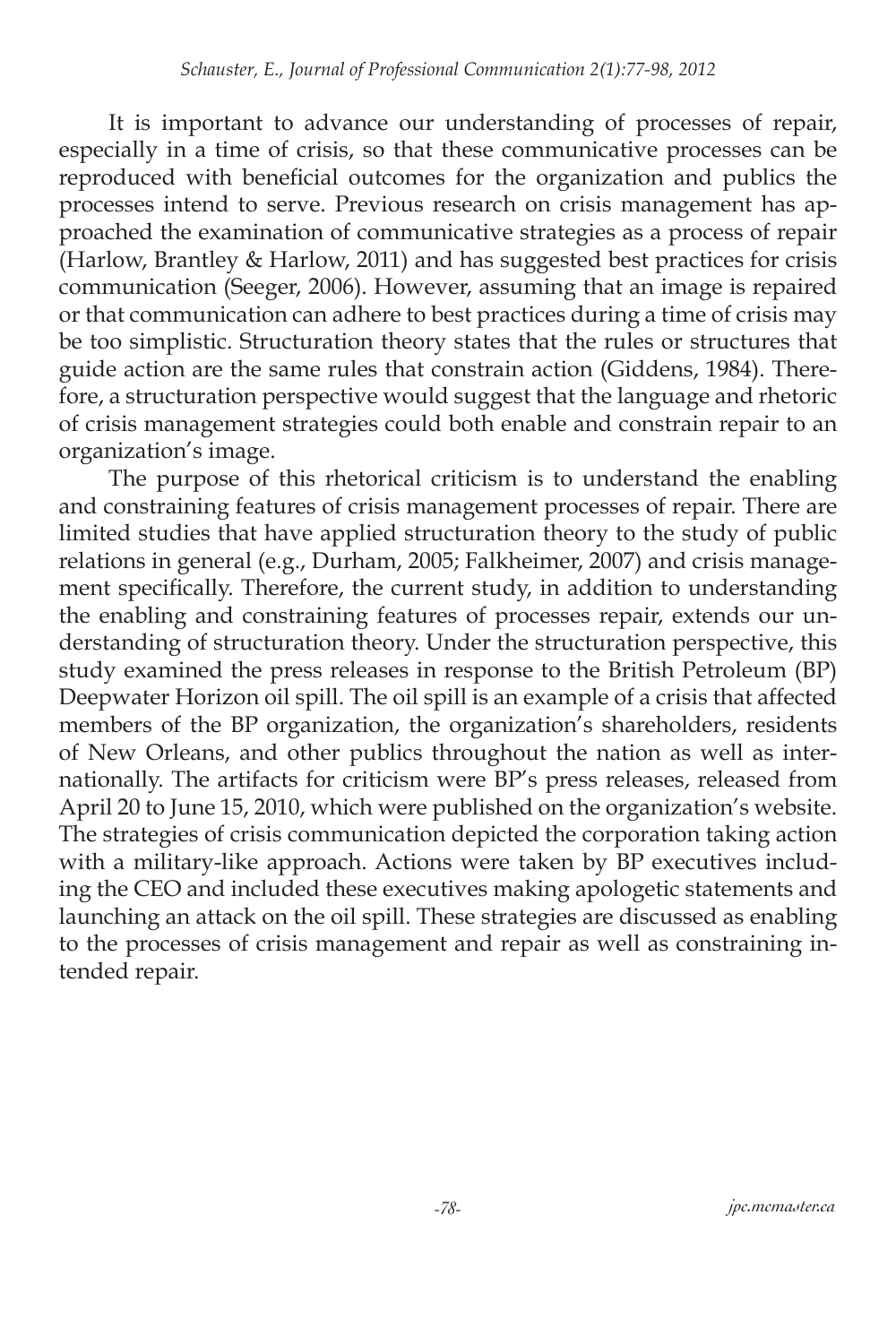### Literature Review

### *Crisis Communication*

A crisis is "a specific, unexpected, and non-routine event or series of events that create high levels of uncertainty and that threaten or are perceived to threaten an organization's high-priority goals" (Seeger, Sellnow & Ulmer, 1998, p. 233). Crises take many forms and are inherently dynamic and unpredictable (Seeger, 2006). Crises are defined by high levels of uncertainty and unanticipated occurrences, severe threat to goals and values, and short or restricted time for response (Seeger, Sellnow & Ulmer, 2003). As a result of experiencing a crisis, there is a need for communication.

Public relations professionals are the individuals often called upon to represent the needs of a specific organization during the time of a crisis (Seeger & Padgett, 2010). These individuals attempt to control the terms, or strategies, used to describe corporate actions (Martinelli & Briggs, 1998) by disseminating information to the public, informing the public on what is happening, how it happened, what actions are being taken and what the public should do (Seeger & Padgett, 2010). Cozier and Witmer (2003) suggested that all members of an organization take part in public relations practices (as cited in Falkheimer, 2007). The personnel dedicated to addressing the crisis with communication and forming a relationship with the media to disseminate information are viewed as a resource of crisis management (Miller & Horsley, 2009).

Communication is fundamental to managing the effects of a crisis. Communication is the processes an organization takes to help reconstitute a system after it experiences a crisis (Seeger & Padgett, 2010). The functions of communication during and after a crisis include 1) clarifying risk and encouraging preparedness; 2) announcing evacuations and issuing warnings; 3) providing information to the general public; 4) enhancing coordination, cooperation and logistics among response agencies; 5) facilitating mitigation on the part of the public and affected communities; 6) helping make sense of the disaster; 7) reassuring, comforting and consoling those affected; 8) recreating order and meaning; 9) providing general information to the larger public; and 10) facilitating renewal, learning and disseminating lessons (Seeger & Padgett, 2010, p. 128). Due to the dynamic nature of a crisis and the variety of goals of crisis management, complexity and conflict ensue (Seeger, 2006). As a further result, the intention to manage negative perceptions as an effect of the crisis may re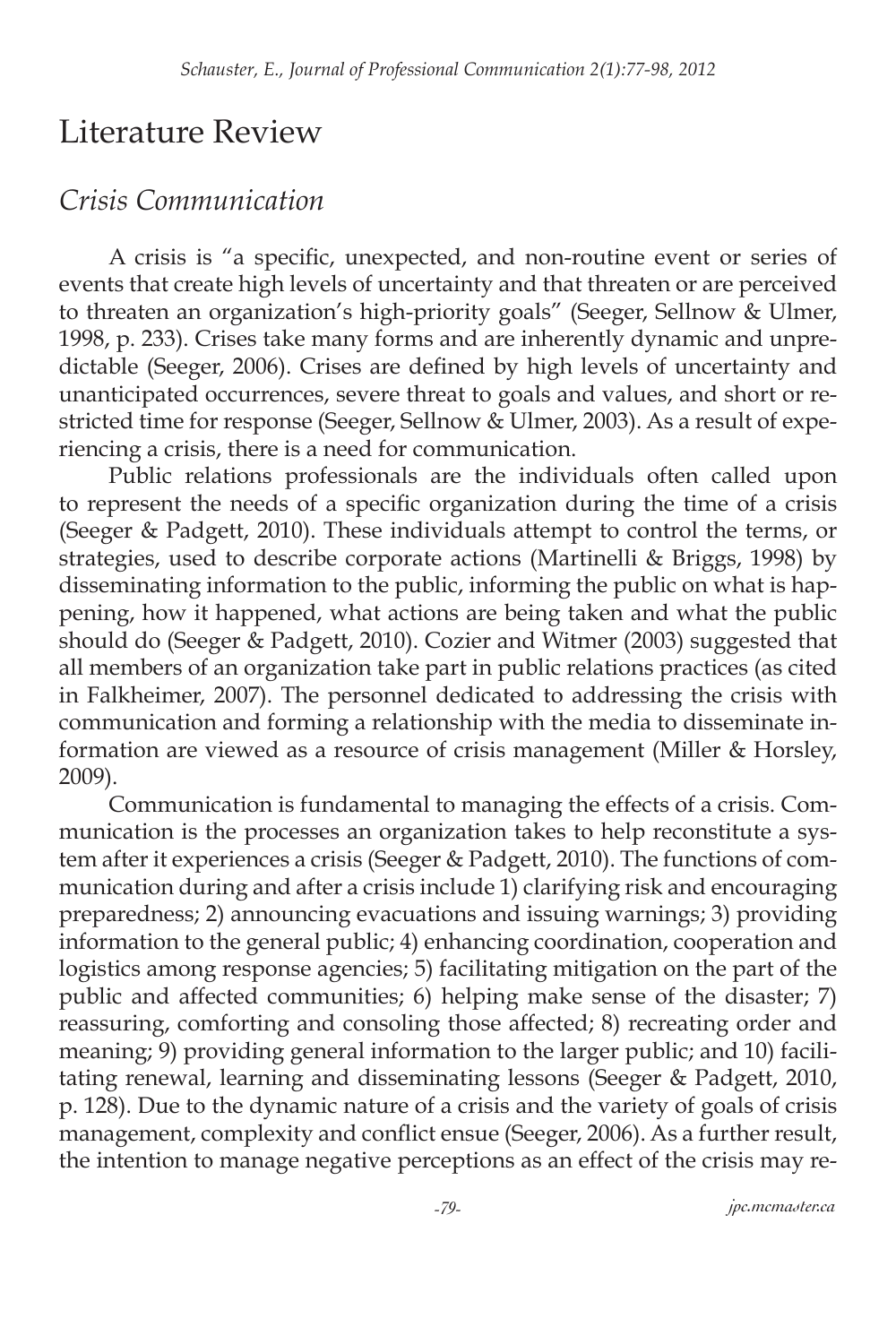sult in unintended consequences.

Crisis communication occurs in stages and can be dependent upon several contingent factors (Cho & Cameron, 2010; Wilcox & Cameron, 2012). Contingency theory identifies the internal and external threats or factors that influence a crisis, and suggests that an organization must respond to a crisis in different ways depending upon the factors of each independent event (Wilcox & Cameron, 2009). The stance an organization takes in response to a crisis can range from pure advocacy to full accommodation, which, respectively, results in denial or making excuses for an event to providing a full apology for the event. This range of response can be thought of as a contingency continuum (Cho & Cameron, 2010). For example, an entertainment organization spread nude photos of a Korean celebrity via the Internet that resembled Korean comfort women, which the general public found disturbing. Throughout various stages of crisis communication, the entertainment organization went from accommodation to advocacy, ending back on accommodation by making a full apology.

Crisis communication has been examined as a symbolic approach to protecting an organization's image. According to Coombs (1998), crisis communication strategies are the symbolic resources that crisis managers use to protect and repair an organization's image. The symbolic approach to crisis management incorporates impression management strategies (Allen & Caillouet, 1994), account giving strategies (Benoit, 1995) and rhetoric (Ice, 1991). The foundations of the symbolic approach are based in rhetoric and the discipline of apologetics. Apologia is the use of communication to defend an image from public attack (Ware & Linkugel, 1973). When confronted with a threat or crisis, it is important to consider that internal members of the organization, stakeholders to the organization, and various publics perceive the image of an organization. Corporate apologia in crisis communication attempts to bridge consistency between organizational values and stakeholder values and expectations (Hearit, 1994).

The strategies of the communicative response to a crisis are intended to help minimize harm to the organization, which may include legal harm or damage to the organization's image (Heath, 2006). Image restoration theory, also referred to as image repair theory, examines the use of communication to maintain a positive image (Benoit, 1995). Benoit's five strategies of image restoration include denial, evading responsibility, reducing the offensiveness of the event, corrective action and mortification. These five strategies are comprised of fourteen categories. Denial, the first of five strategies, includes simply refuting involvement with the event or crisis and shifting the blame of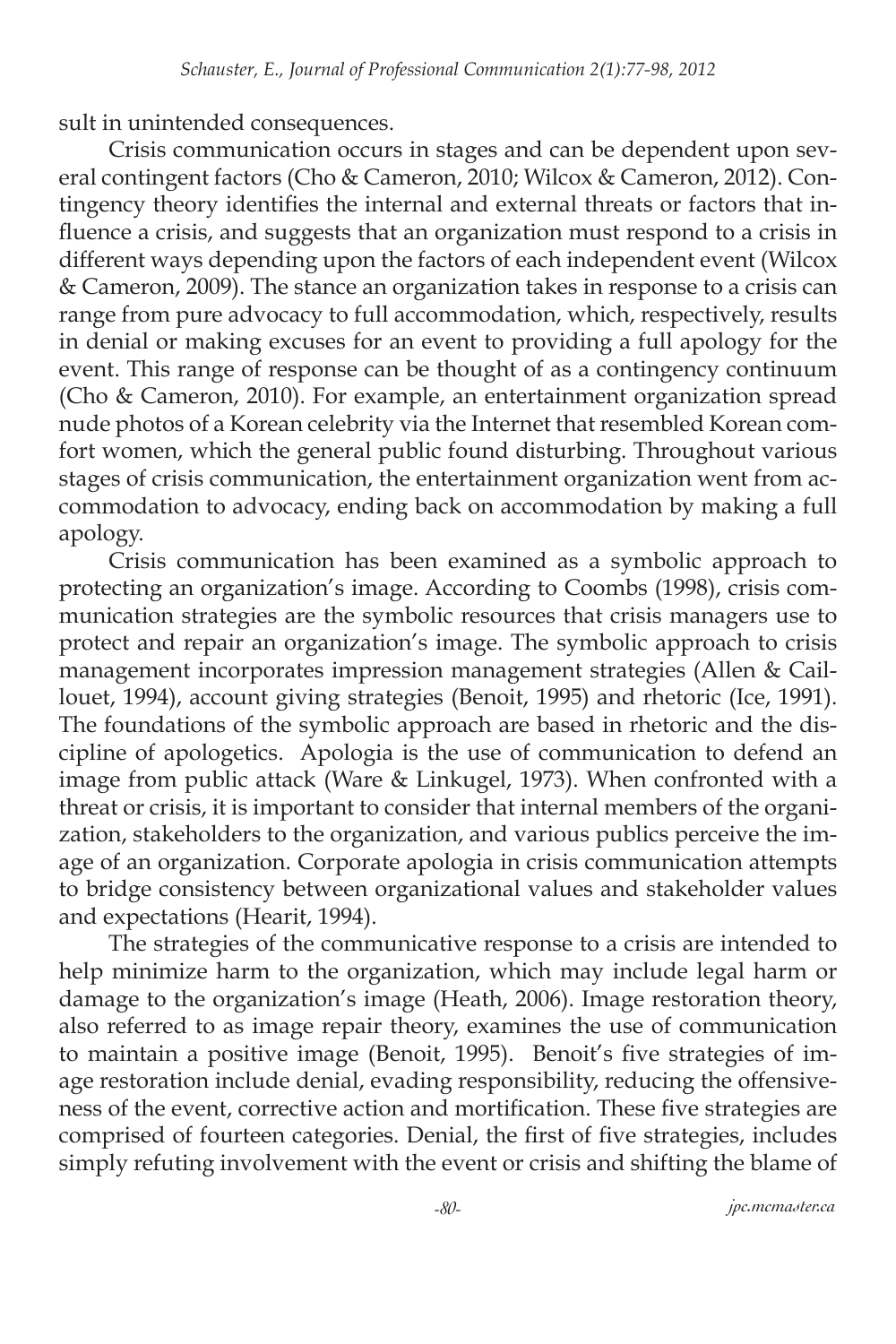the event to someone or some other organization. Second, organizations can evade responsibility for the crisis by indicating they were provoked by something or someone else's actions, they lacked sufficient information over the event, that the event was accidental, or that their organization and its members meant well. Reducing offensiveness, the third strategy, may be accomplished by several supporting strategies starting with bolstering. Bolstering reminds the public of the organization's good qualities, minimizing offensiveness indicates little damage was done, differentiation compares the current event to similar ones, transcendence places the act or event into a different context, attacking an accuser challenges those indicating a crisis exists, and compensation offers money to those affected. Corrective action, the fourth strategy, restores the situation and promises to change and prevent repeat occurrences of the event. The fifth and final strategy, mortification, involves asking for forgiveness, admitting guilt and expressing regret. Benoit's strategies remain the most comprehensive to understanding post-crisis communication, based upon the assumptions that an image holds value for an organization and that communication can help repair this image (Seeger & Padgett, 2010).<sup>1</sup>

Strategies of crisis communication share a relationship with time, which relate to the stages of a crisis and stages of repair. Strategies of image repair change over time as a crisis passes through stages (Jaques, 2007). The stages of crisis management include pre-crisis or the planning and preparation stage, the crisis stage or the immediate need to address the crisis, and post-crisis stage in which the crisis can be reevaluated and learning takes place (Coombs, 2007). Crisis communication as rhetoric focuses on the communicative response during crisis and post-crisis stages (Coombs, 2009). The response to a crisis is deliberative and forward-thinking but by looking to the past (Johnson & Sellnow, 1995).

A crisis poses a rhetorical challenge for an organization (Coombs, 2009). Rhetoric is the performance of humans using symbols to communicate with one another (Foss, 1996) in an effort to induce cooperation (Brock, Scott & Chesebro, 1990). When crisis strikes, an organization and its members must respond in an effort to manage the outcomes of the potentially threatening event by communicating with its stakeholders and various publics. The communicative response to a crisis is intended to manage the perceptions that others hold of the conflict and of the organization affected by the crisis and, when possible, the key publics of the organization (Wilcox, Cameron, Reber & Shin, 2011). The challenge becomes how that communicative response enables (as well as unintentionally constrains) the organization to repair the perceptions

<sup>1.</sup> See Table 1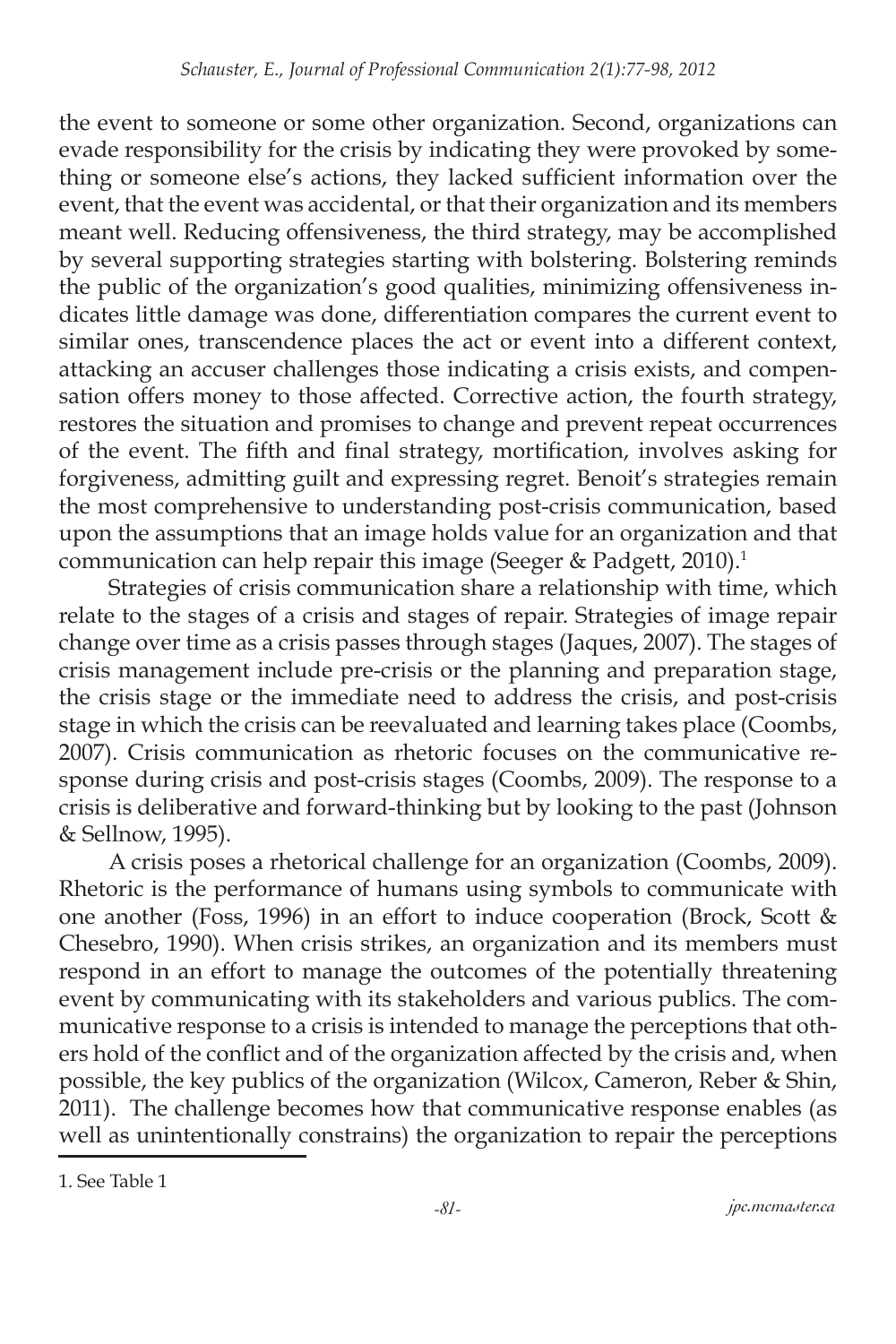others have in a manner that is both intended and beneficial to the organization and, ideally, the publics they serve. Structuration theory provides the perspective for understanding these enabling and constraining features.

*Table 1:* Rhetorical strategies for reducing offensiveness (Benoit, 1995; Seeger & Padgett, 2010)

| <b>Strategy</b>        | <b>Supporting Strategies</b> | Decision                                                                                                                                                                            |
|------------------------|------------------------------|-------------------------------------------------------------------------------------------------------------------------------------------------------------------------------------|
| Denial                 |                              | Shifting blame to external<br>members<br>Refuting responsibility                                                                                                                    |
| Evading responsibility |                              | Providing excuses such as:<br>Being provoked<br>Lacking sufficient informa-<br>tion<br>Experiencing an accident<br>Having good intentions                                           |
| Reducing offensiveness |                              |                                                                                                                                                                                     |
|                        | Bolstering                   | Projecting positive information<br>to strengthen positive feelings<br>toward the organization                                                                                       |
|                        | Minimizing offensiveness     | Indicating that little damage<br>occurred                                                                                                                                           |
|                        | Differentiation              | Distinguishing the event from<br>similar, but less desirable, events                                                                                                                |
|                        | Transcendence                | Suggesting a frame of reference<br>for the event                                                                                                                                    |
|                        | Attacking                    | Attacking an accuser to challenge<br>the existence of the event as unde-<br>sireable                                                                                                |
|                        | Compensation                 | Ofering money to those affected                                                                                                                                                     |
| Corrective action      |                              | Restoring the event or situa-<br>$\bullet$<br>tion to the state preceding the<br>event<br>Changing behaviour<br>Preventing the reoccurence of<br>$\bullet$<br>the undesirable event |
| Mortification          |                              | Accepting responsibility for<br>the event<br>Asking for forgiveness                                                                                                                 |

*-82- jpc.mcmaster.ca*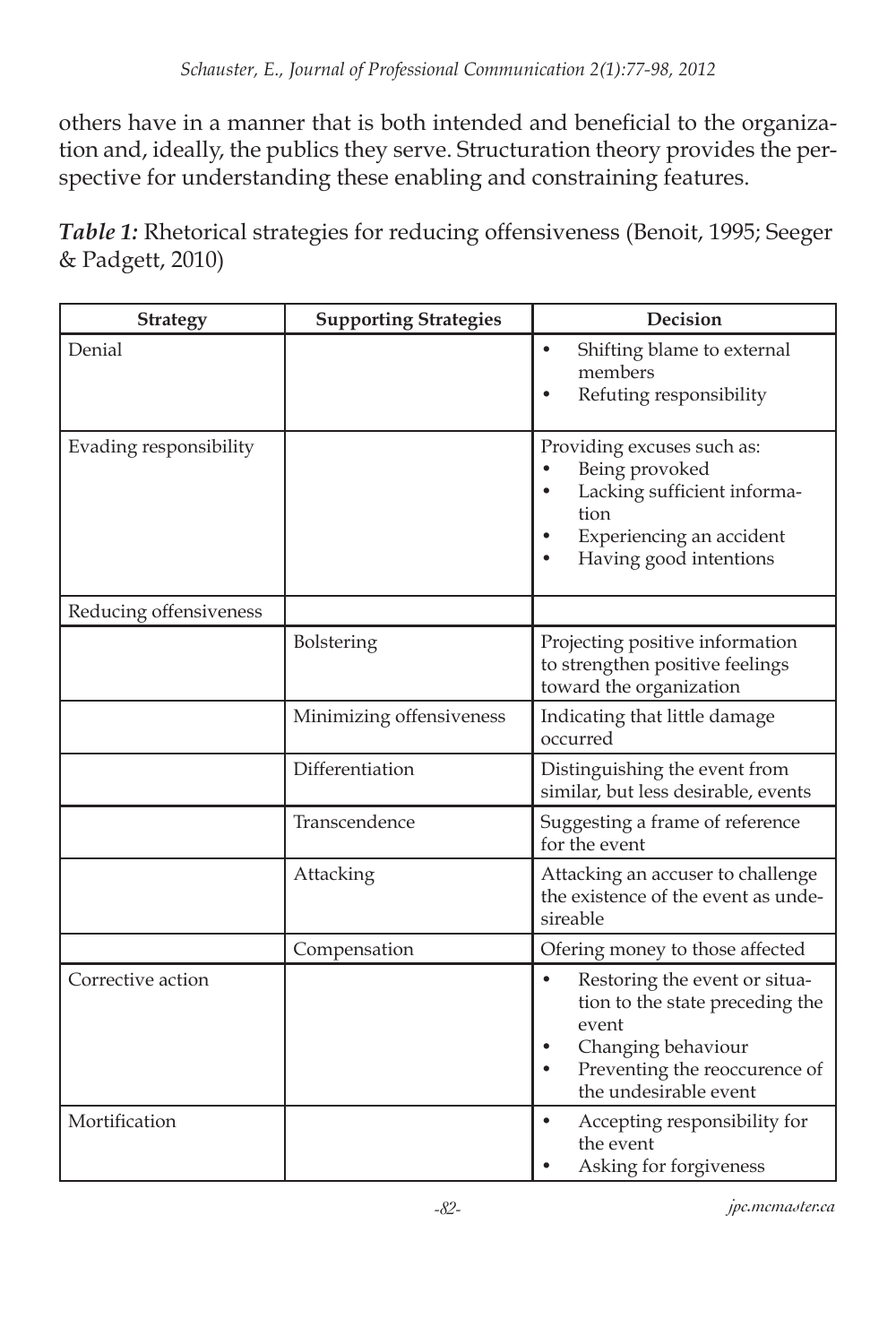#### *Structuration theory*

Giddens' (1984) theory of structuration encompasses issues surrounding the nature of human action, how action and interaction should be conceptualized as it relates to institutions, and how to approach the practical connotations of social analysis. Structuration theory is concerned with dualities, including the duality between agent and structure (Giddens, 1984). The human agent, with agency to act, is both enabled and constrained by the rules and resources or the structure of her environment. Agency is also afforded to nonhuman entities such as signs and symbols, which provide direction or are intended to elicit a response. The outcome of agency or action is the production and reproduction of structure. An agent creates the environment in which she acts and the structures of that environment recreate her.

Human agents are knowledgeable and conscious of their environment affording them agency to act. If asked, an agent could articulate her action and reasons for action (Giddens, 1984). Yet with agency to act, an agent is constrained by the same environment. Durham (2005) proposed that public relations practitioners are presented with both an opportunity (enabled to act) and the threat (constraint) to act when presented with a conflict. In describing public relations, a structuration perspective acknowledges the dynamic and transforming nature of the field (Falkheimer, 2007), which provides insight into the enabling and constraining features therein.

The relationship or duality between agency and structure is fundamental to understanding action and outcomes. Structures serve as both "medium and outcome of the practices they recursively organize" (Giddens, 1984, p. 25). The action an agent takes, both enabled and constrained by structure (medium), leads to the production and reproduction of the same structures (outcome) over time. Using relationships as an example, the relationships that develop among members of an organization (outcome) could facilitate (medium) future change, depicted as a balance of power within those same relationships (Garner, 2006). The rules of language can also been understood as both medium and outcome. In the study of organizational identification, the rules of language acted as a resource to developing an organizational identity that, when modified, produce a new basis for interaction among organization members (Scott, Corman & Cheney, 1998). On one hand, language may enable opportunities for interaction among organizational members and, on the other hand, may constrain future dialogue that does not fit into the modified language structures produced.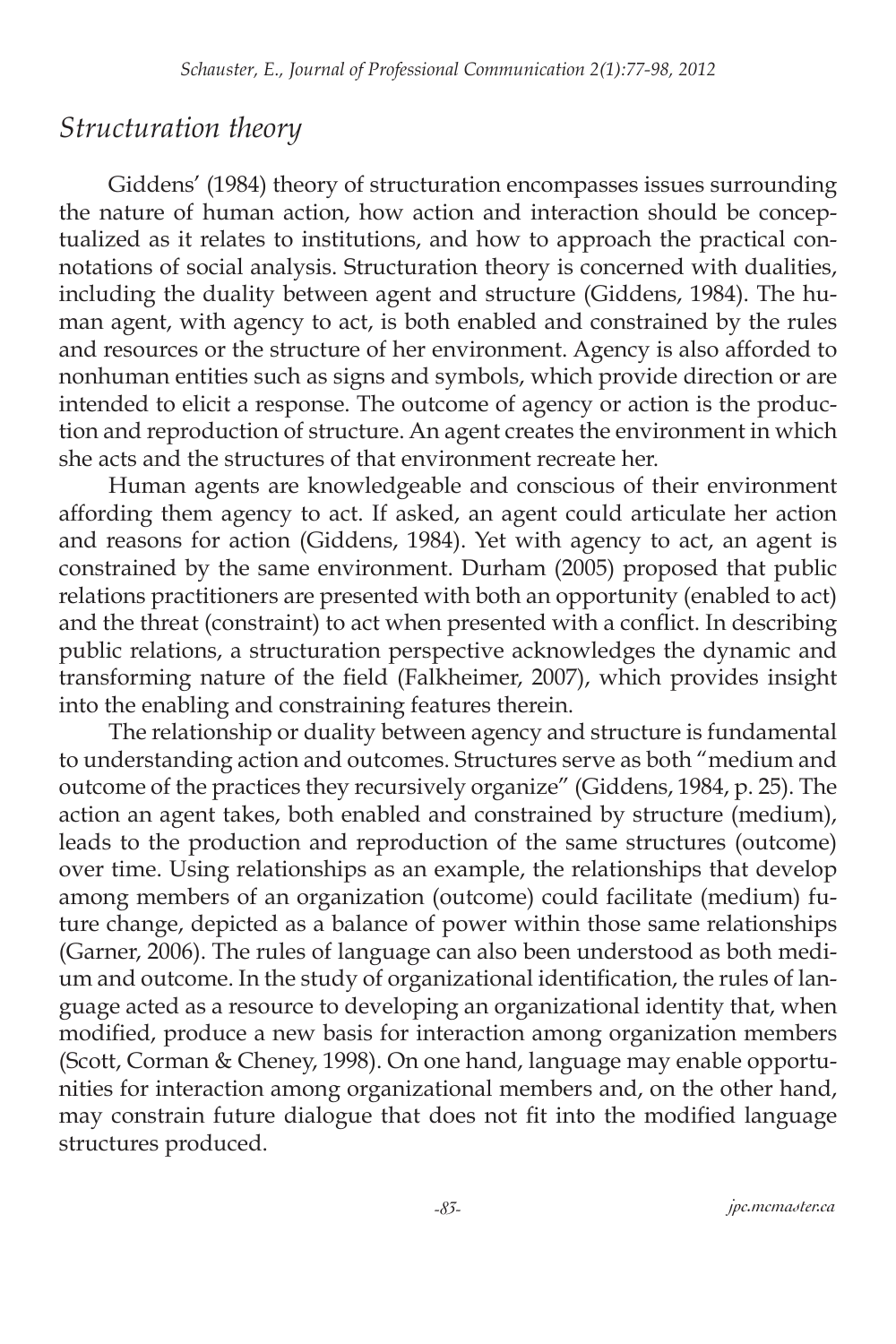Agency, or the ability to act with intention, is assigned to nonhuman agents as well as human agents. According to Cooren, Taylor and VanEvery (2006), a nonhuman entity, such as a sign can tell you to "stop," and therefore has agency. This does not discredit the human agent behind the creation of the sign. Instead, it extends our understanding of agency by depicting the relationship that a text or object has in guiding action and outcome.

Understanding agency has implications for facilitating communicative acts (medium) and communication outcomes. For "all outcomes must be interpreted as they are produced" (Durham, 2005, p. 32). Agency awards the agent with an ability to act differently in a given situation (Giddens, 1984) further complicating the outcomes and interpretation of those outcomes. Based upon these assumptions, communication as an outcome is the representation of intended action.

#### *Rhetoric*

Giddens' (1984) structuration theory provides a unique perspective for understanding the outcomes, or communicative responses to a crisis. Crises have been examined by the governing processes of public relations practices (e.g. apologia and image repair), which are essentially the structures that enable and constrain the communicative response to crisis. More broadly put, the structural elements of an organization are both constituted by rhetoric and serve as a rhetorical function (Charland, 1987). The rhetoric or crisis communication strategies serve as both outcome and medium to change. Giddens suggests that agents reflexively monitor the flow of their social life and can account for the reasons behind their actions in language. Examining the language of crisis communication, therefore, provides a perspective on the agents and agency behind the creation of these communicative strategies as well as how these strategies work to both enable and constrain the processes of repair.

Rhetoric suggests that language can be both action and object. Rhetoric is the object that influences how social meaning is created (Brummett, 1976). Rhetoric is considered instrumental and purposeful (Brock, Scott & Chesebro, 1980). The signs and symbols of rhetoric are the irreducible elements of language (Bruyn, 1966). Bruyn (1966) defines signs and symbols as follows. A sign is any individual's expression to another individual that communicates a message in a particular situation. A symbol is anything that stands for anything else. A metaphor is an implied comparison between things essentially unlike one another. It is a device for seeing one thing in the terms of another.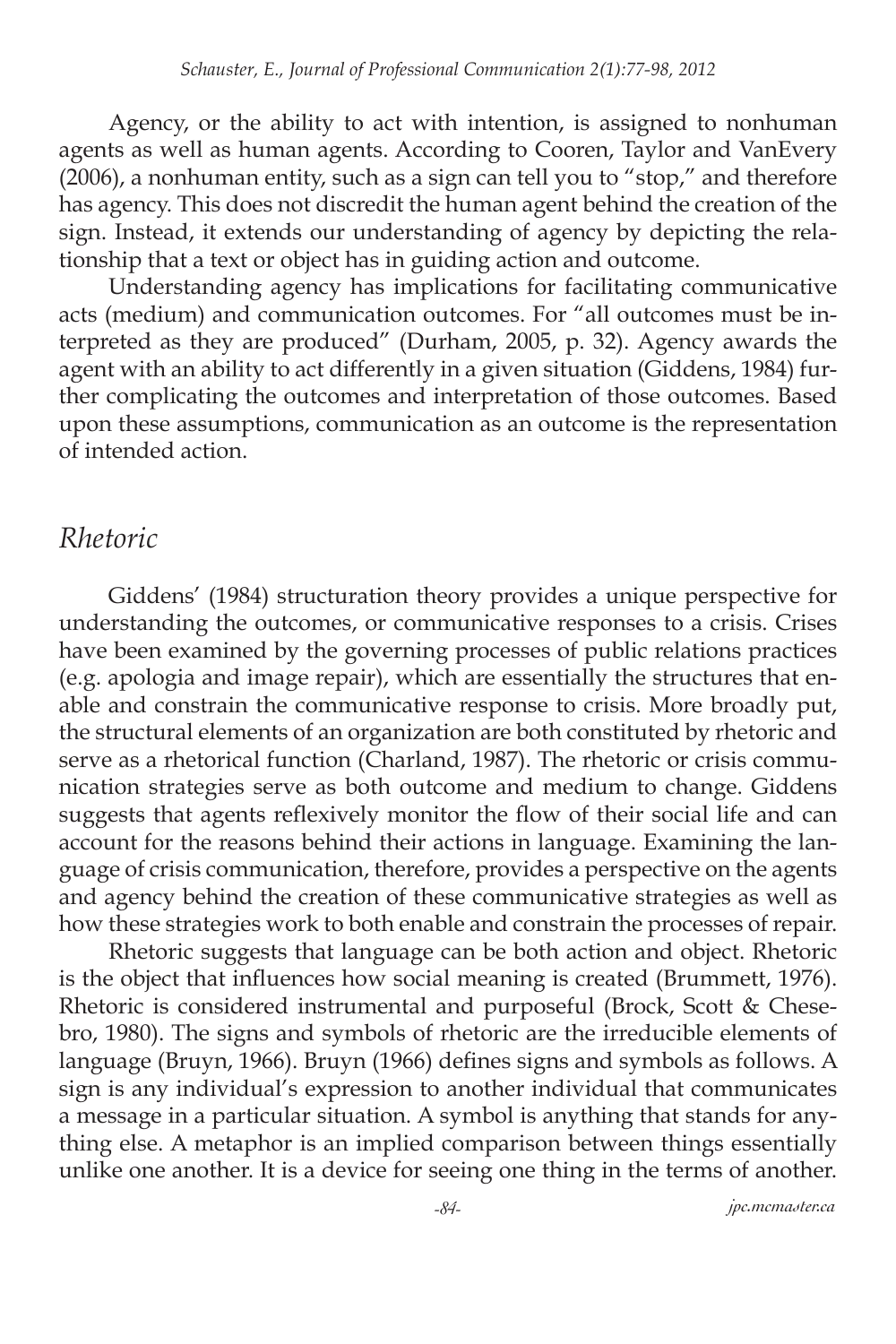Analogies are metaphors made explicit by "like" or "as." Irony is seen as the depiction of human action and the consequences of this action, which are opposite to what was intended by the human or action. A paradox is hard to distinguish from irony. It is an apparent contradiction between two equally valid ideas or principles, which is nevertheless found to be true. Metonymy is the substitution of the name of one thing for the name of another thing, e.g., BP has just announced…where BP represents one individual within the company. Similar to metonymy is synecdoche, which is a figure of speech in which we use the part for the whole.

As action, rhetoric is the creation and application of symbols to communicate with one another and to generate an intended response from another (Foss, 1996). In an organizational setting, communication and symbols can be used to convey culture as well as act as mechanisms for control. Rosen (1985) observed the symbols advertising practitioners used at an annual breakfast to convey shared values of the organization's culture. Symbols at the event included food served, attire worn, speeches given and awards presented and were used for the manipulation and reproduction of bureaucratic forms (Rosen, 1985). Brock, Scott and Chesebro defined rhetoric as "the human effort to induce cooperation through the use of symbols" (p. 14, 1980).

Rhetoric and its symbols work to create and shape perspectives that are shared for both cooperation and competition as well as to inform and enact choices (Heath, 2009). In crisis management, the symbols used to convey meaning are also intended to repair the image of an organization affected by an event. Furthermore, "the role of rhetoric enters where there is difference of opinion, doubt, uncertainty, and even firmly held opinions which may be wrong" (Heath, 2009, p. 22). If there were no differences in opinion and no need for negotiating meaning, there would be no need for rhetoric (Heath, 2009).

A crisis necessitates the negotiation of meaning between an organization and its public(s). Crisis communication as a process of repair is both intentional and performed, which also requires interpretation. How this process is simultaneously enabling and constraining to repairing an organization's image has yet to be examined within the literature. Therefore, the research questions are:

*RQ1:* How does the rhetoric of crisis communication enable processes of repair?

*RQ2:* How does the same rhetoric constrain crisis management processes of repair?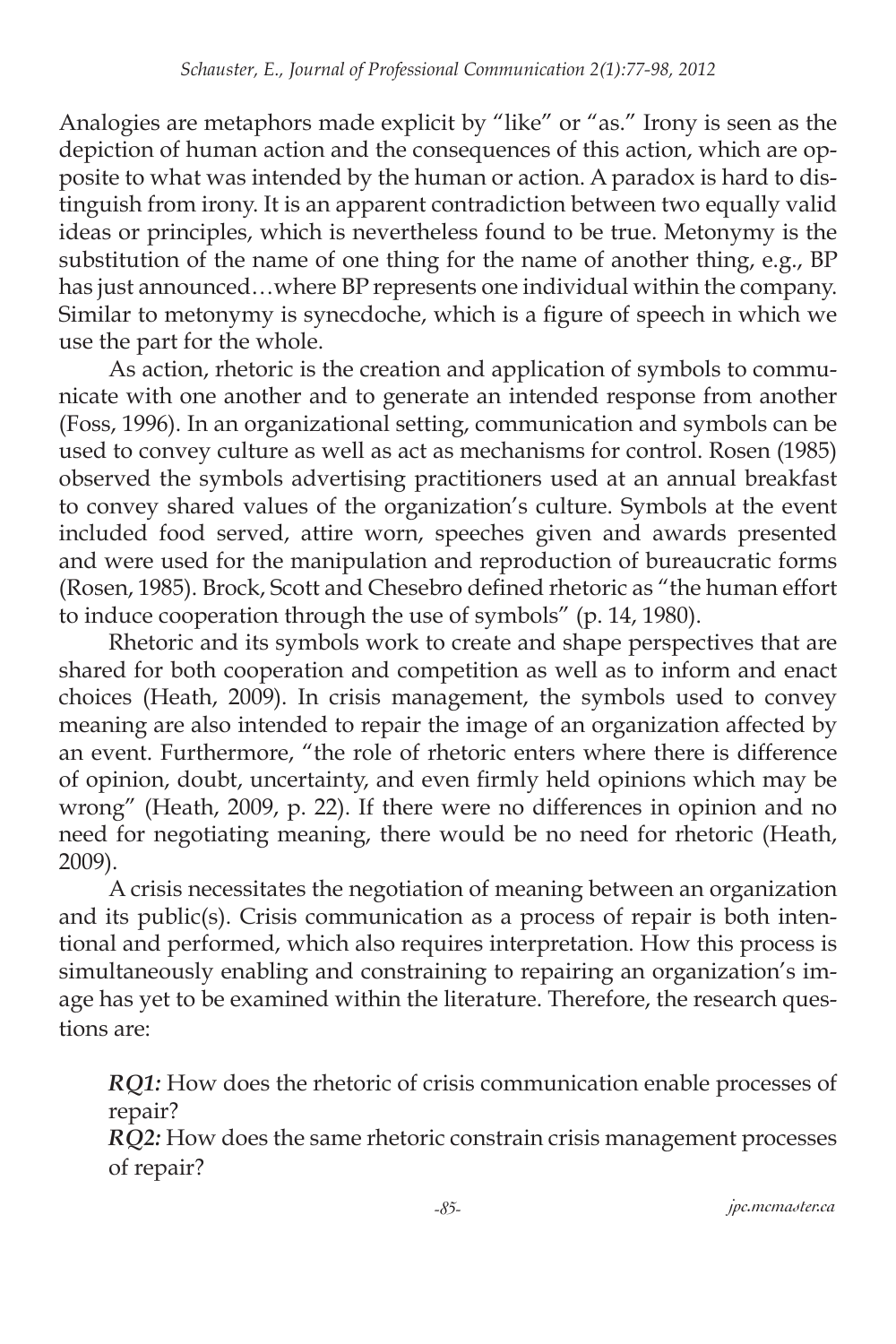## Method

The method was a rhetorical criticism. As stated earlier, rhetoric is the action humans perform by applying symbols with the purpose of communicating with others (Foss, 1996). Rhetorical criticism is the systematic investigation and explanation of symbolic acts and artifacts, for the purposes of understanding rhetorical processes and how they operate (Foss, 1996). Rhetorical criticism considers the strategies of text to frame meaning, to create understanding, and, as a result of bridging a connection between text and audience, to facilitate cooperative action (Livesey, 2002). The artifacts were selected and research questions asked simultaneously. One critic analyzed the artifacts. The artifact, units of analysis and process of analysis are discussed further below.

### Artifact

The artifacts for analysis were press releases released by BP on its corporate website in response to the Deepwater Horizon explosion and subsequent oil spill. The crisis occurred on April 20, 2010. Previous studies have utilized the news coverage and press releases surrounding an organizational crisis to examine communication strategies (Durham, 2005; Harlow et al., 2010). The selection of artifacts available through a given medium at a given point in time, and are appropriate to the study's purpose, is considered an availabilitybased procedure (Neuendorf, 2002). Therefore, for the purposes of the current study, press releases posted on BP's corporate website were collected as an availability-based procedure.

The time frame for analysis began on April 20, 2010, which was the start of the crisis, and ended on June 15, 2010, which is the date President Obama addressed the nation and demanded that BP take action to resolve the crisis. The time frame is in accord with that of previous research (Harlow, et al., 2010). A total of 60 press releases were issued within that time frame and obtained from the organization's official website. One press release was a quarterly financial statement and, therefore, was excluded from analysis. The final population of artifacts included 59 press releases totaling 60 pages of single- -spaced text (with .5 inch margins).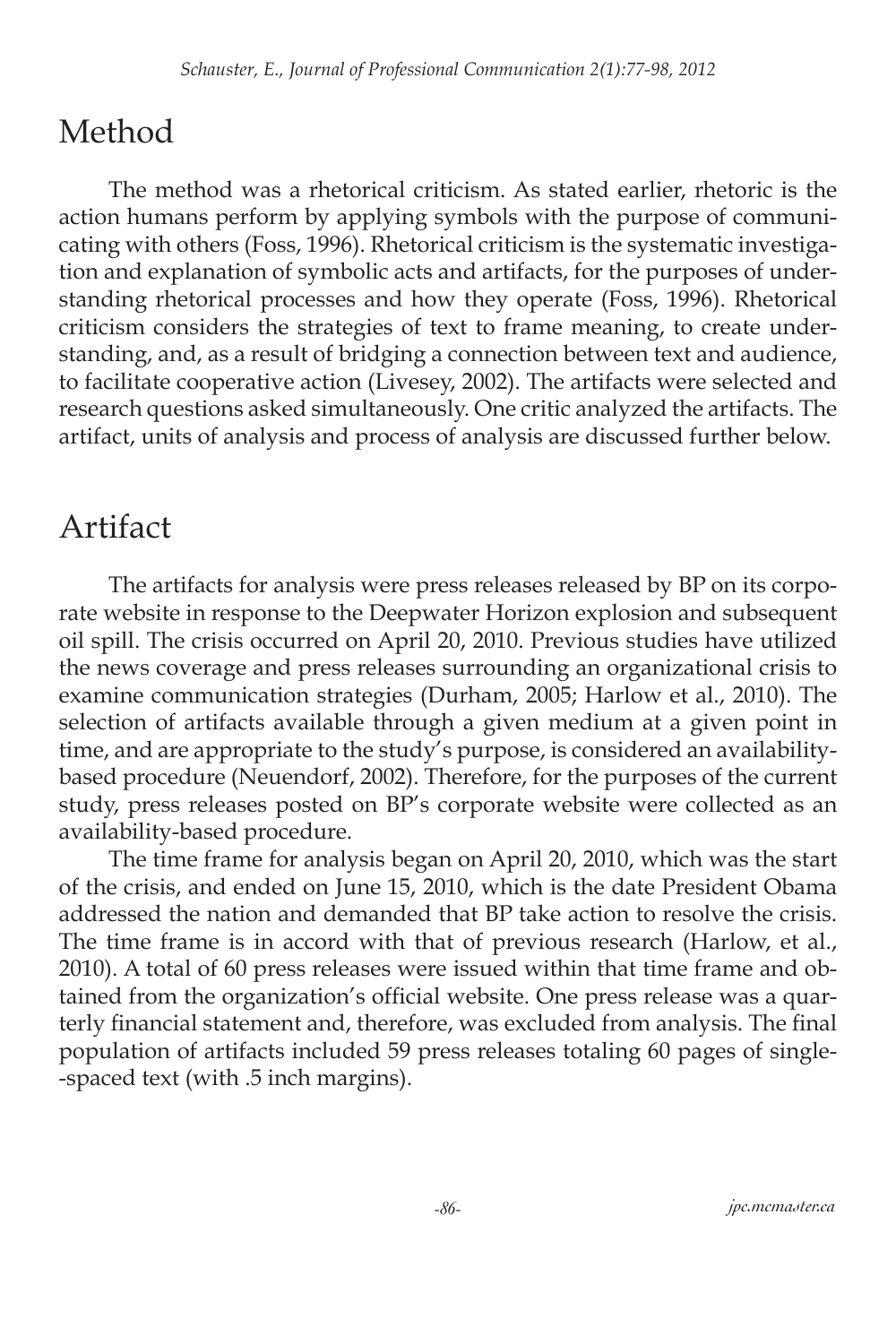### Analysis

The critic took a receiver-centered perspective and considered the potential interpretations that the artifact and its rhetoric would have on audiences (Engstrom, 2010). Multiple units of analysis were analyzed including word selections, metaphors, other symbols such as metonymy and synecdoche, and arguments as they related to enabling or constraining image repair. These symbols are identified in the findings by quotation marks.

An initial screening of artifacts consisted of a line-by-line reading of each press release to identify and highlight words, metaphors, etc. During this process notes were made regarding the overall arguments and strategies that these word choices may be collectively representing. After the first reading and note taking, the artifacts were read again with attention given to the highlighted units. During subsequent readings thereafter, highlighted units were assigned to categories by likeness, for example, metaphors such as "incident," "situation," "event" and "accident" were categorized as descriptors for "crisis." When saturation of interpretation was reached, and the critic reached a thorough familiarity with the units of analysis, findings were summarized. These findings are presented below.

### *The Crisis Response*

The crisis of the Deepwater Horizon explosion and oil spill demanded a response. When the Deepwater Horizon drilling rig caught fire and had to be evacuated, BP issued the first of many press releases in which the corporation "offered its full support" to their licensee and drilling contractor, Transocean Ltd. This support came in the first of many communicative responses starting with the first press release on April 20. In this response BP indicated that it was "very focused on providing every possible assistance in the effort to deal with the consequences of the incident."

On April 22, BP began to share the details of the corporation's plan to respond to and activate containment of, and repair due to, the spilled oil. On April 25, BP continued to assist Transocean, but also started its "attack." Efforts of the "attack" included drilling a relief well, bringing in vessels and other resources to collect and store the oil, using dispersant to break up the oil, releasing boom to contain the oil, and taking additional efforts to protect the shoreline.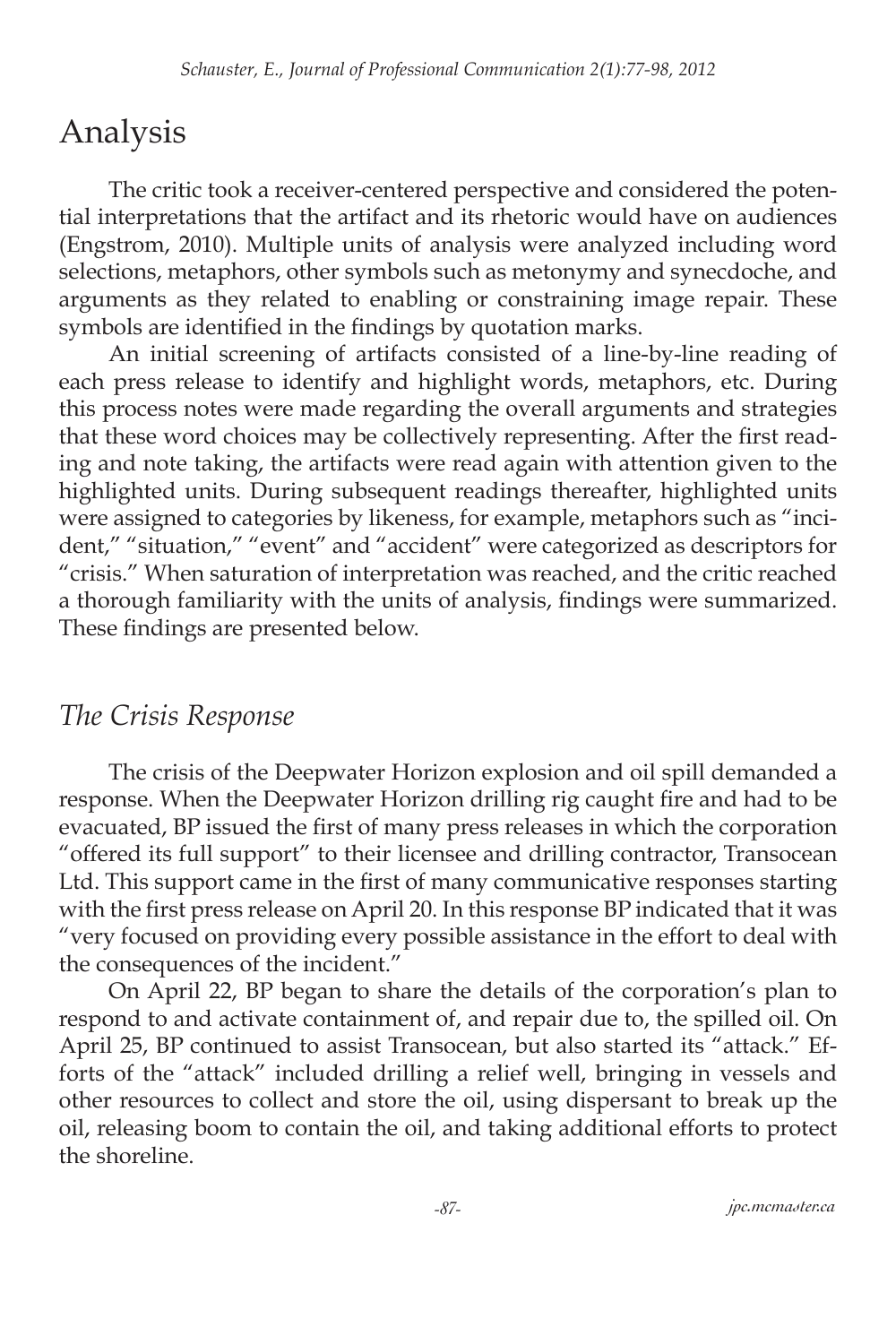On April 30, according to BP Group Chief Executive Tony Hayward, BP was taking "full responsibility for the spill." During the next month and half, BP continued its response in the Gulf of Mexico with a commitment to "understand[ing] the causes…to try to ensure that nothing like it ever happens again," and to offering local residents, businesses, neighbouring states, and other stakeholders information, updates via the web, as well as making monetary payments. By taking full responsibility, BP showed a commitment to its response and the resources that would support this response. The response also made explicit mention of the cooperation with state and federal governments, as well as with nongovernment organizations, and their respective efforts. The implication was that BP was taking initiatives because they were mandated by government agencies and organizations.

The response to the crisis included action and plans for action that encompassed drilling a relief well, stopping the spill of oil, collecting and containing oil, preventing oil from reaching the shoreline and cleaning up oil that spilled into the sea and reached the shore. Various symbols were used interchangeably to describe the nature of the oil spill and its effects. Throughout the press releases, the "crisis" and "oil spill" were also referred to as an "incident," a "tragic accident," an "event" and a "situation." The effects of the "situation" included an "environmental impact" and "loss of oil." As a result of the "situation" and "impact," "costs" were incurred and claims paid, "cleaning efforts" needed, and "full resources" were mobilized. These metaphors were alternate ways to describe the oil spill as a crisis, the effects of the crisis and responses to the crisis. Further analysis of these symbols, in response to the research questions, is provided below.

### *Enabling and Constraining Crisis Communication*

The strategies of crisis communication, first and foremost, depicted the action taken by BP. The action was symbolized by a metaphorical plan of attack, which was enacted and supported by BP agents and their affiliate agents among other resources such as time and money. Symbols were used consistently but, in doing so, inconsistencies in the plan of attack were made apparent. These strategies are discussed as enabling to the processes of repair (RQ1) as well as constraining (RQ2). For example, by referring to the crisis as a "situation" opposed to a "crisis," BP was able to alleviate the intensity of a crisis, therefore, enabling reassurance. However, referring to a crisis as a "situation" simultaneously reduced the serious nature of the event thus constraining BP's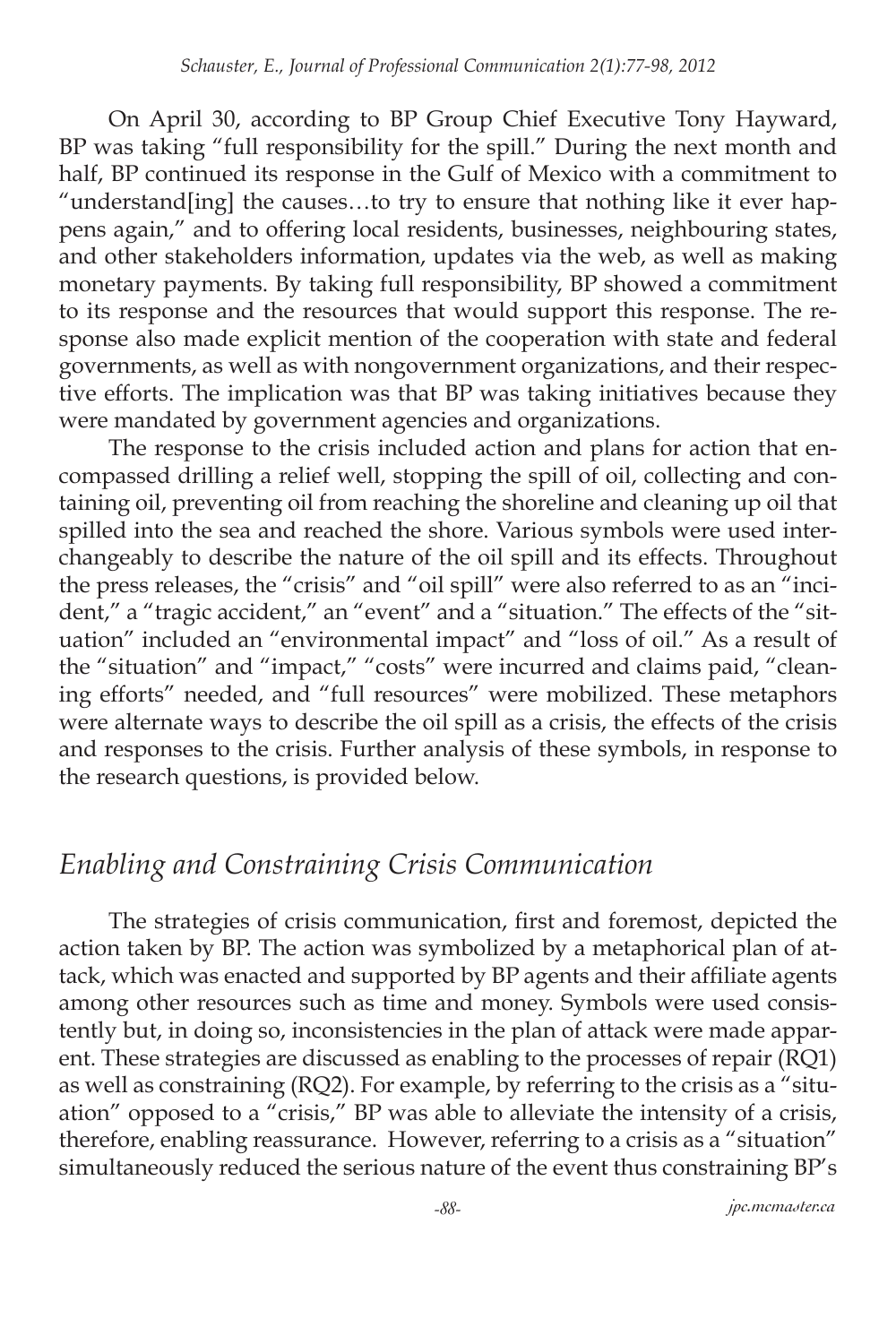self-proclaimed responsibility. These strategies are elaborated upon below and supported by exemplar quotes from the press releases.

#### *Planning an Attack*

Metaphors used to describe BP's activity in response to the oil spill, such as a "response" and to "activate" a plan, when used individually, were descriptive. But when used collectively and over time, they depicted a military strategy to "deal with the consequences of the incident." For example, "capture" was a description for the collection of oil. In addition to capturing oil, the "response" was to "attack" the spill, "mobilize" and "deploy" vessels to "protect the shoreline." Overall, the symbols of action represented a plan of attack comparable to a strategy for war.

Contradictions in the military strategy emerged. "Attacking [the] spill" was BP's "action plan." However, this plan was indicated to be "safety-focused." In response to a crisis, and as BP indicated in response to this specific crisis, it was important to act safely. The crisis threatened the safety of both workers and the environment. The unintended consequence of "attacking," "using a top-kill" operation, and "fight[ing]" the oil spill was communicating a less than safe action plan.

#### *Agency to Respond*

The symbols used in BP's public response depicted action and agency to act in several ways. Agency to act was represented by quotes from BP's corporate members (8) and members from other affiliated organizations (8). Direct quotes were those of Tony Hayward, BP Group Chief Executive; Steve Benz, President and CEO of Marine Spill Response Corporation; experts of National Oceanic and Atmospheric Administration; a BP company spokesperson; Christopher D'Elia, professor and Dean at Louisiana State University; Carl-Henric Svanberg, BP Chairman; Doug Suttles, Chief Operating Officer, BP Exploration and Production; Bob Dudley, BP Managing Director; Christof Ruehl, BP Chief Economist; Ian Conn, BP Group Managing Director and Chief Executive of Refining & Marketing; Haley Barbour, Mississippi Governor; Darryl Willis, Head of BP's Claims Team; Doris Carver, Louisiana State University Interim Vice Chancellor; Frank T. Brogan, Chancellor of the State University *System of Florida; William Hogarth, acting Director of Florida Institute* 

*-89- jpc.mcmaster.ca*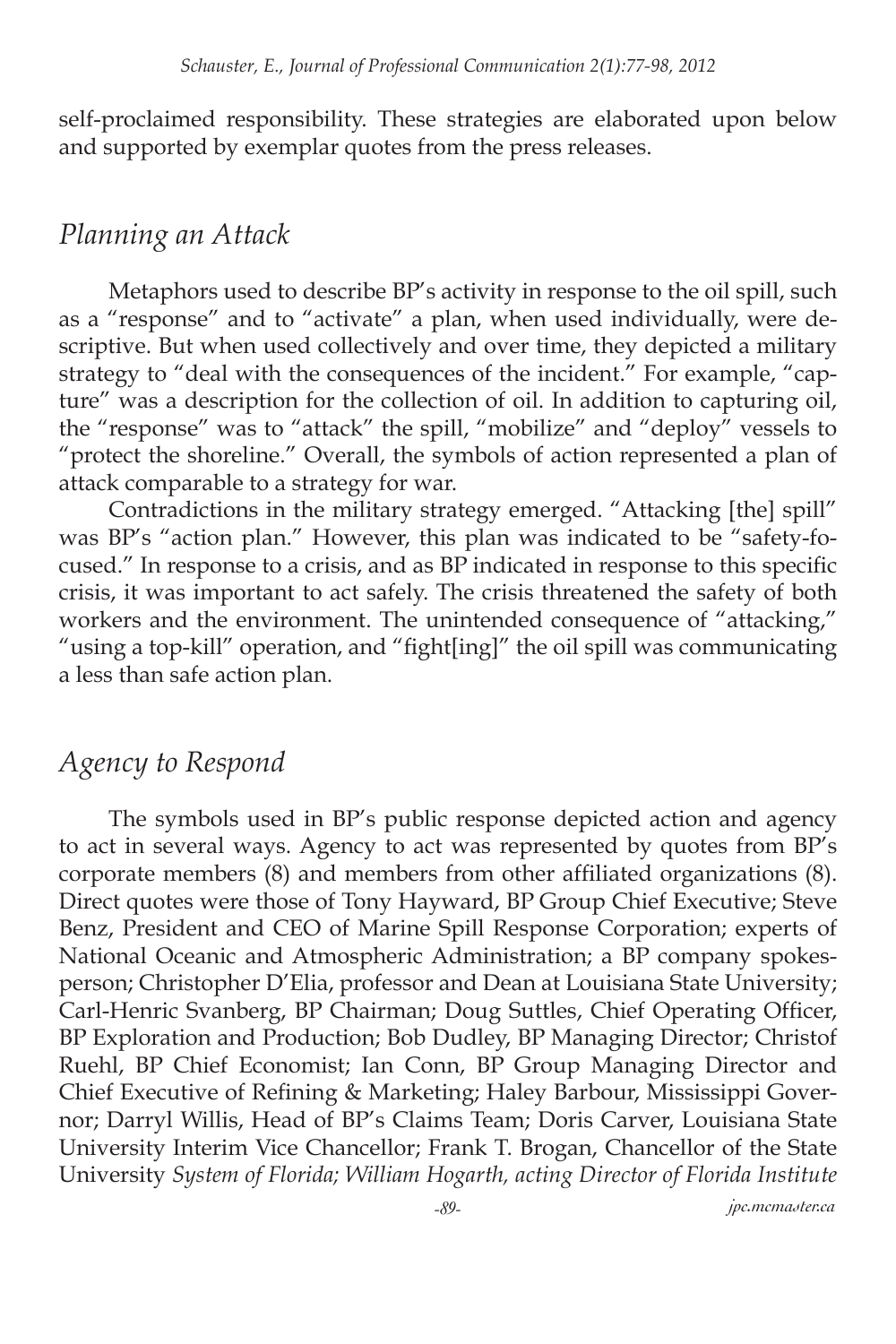University System of Florida; William Hogarth, acting Director of Florida Institute of Oceanography; David Shaw, Mississippi State's Vice President for Research and Economic Development (by date and order of appearance within each release).

Synecdoche, or using the part for a whole, enabled the authority of BP's actions. For example, using Hayward as the human spokesperson, BP indicated how the corporation felt in response to the "tragic incident." Through his voice, a top-level authority figure was able to depict the repair strategy of reassuring, comforting and consoling those affected by stating, "We owe a lot to everyone who works on offshore facilities around the world and no words can express the sorrow and pain when such a tragic incident happens" (April 24, 2010). "On behalf of all" members of BP, Hayward offered his "deepest sympathies…to the families and friends who have suffered such a terrible loss" and thoughts were sent to "their colleagues, especially those who are recovering from their injuries."

Quotes attributed to Hayward proceeded to address how the corporation would act in response to the crisis, which remained consistent over time. The "top priority" for BP was to address how "we can tackle this spill" with "our action plan," and to do "absolutely everything in our power to eliminate the source of the leak and contain the environmental impact of the spill." While attributed to a titled member of the organization, the quotes depicted the collective human side of the corporation by using words such as "we" and "our." These quotes, therefore, attributed agency to act to the corporations' members collectively.

Action was indicated both explicitly and implicitly. Stating how "we" the corporation will "tackle" the oil and "eliminate" the source of the leak provided explicate details to the action taken by BP directly. BP also stated how the corporation would work in agreement with other agencies, including the federal government, creating ambiguity on who was initiating action. For example, BP<sup>"</sup>agree[s]" to work with and "look[s] forward" to hearing recommendations from the U.S. president. However, the motives beyond these actions and reactions in response to the crisis were not explicitly stated. Instead, woven into the response was ambiguity and it was implied that the government was mandating BP to take specific actions. For example, Hayward, on behalf of BP states,

We absolutely understand and share President Obama's sense of urgency... Wcy…We want to thank the President and his administration for their ongoing engagement in this effort…we are participating fully in investigations that will provide valuable lessons about how to prevent future inci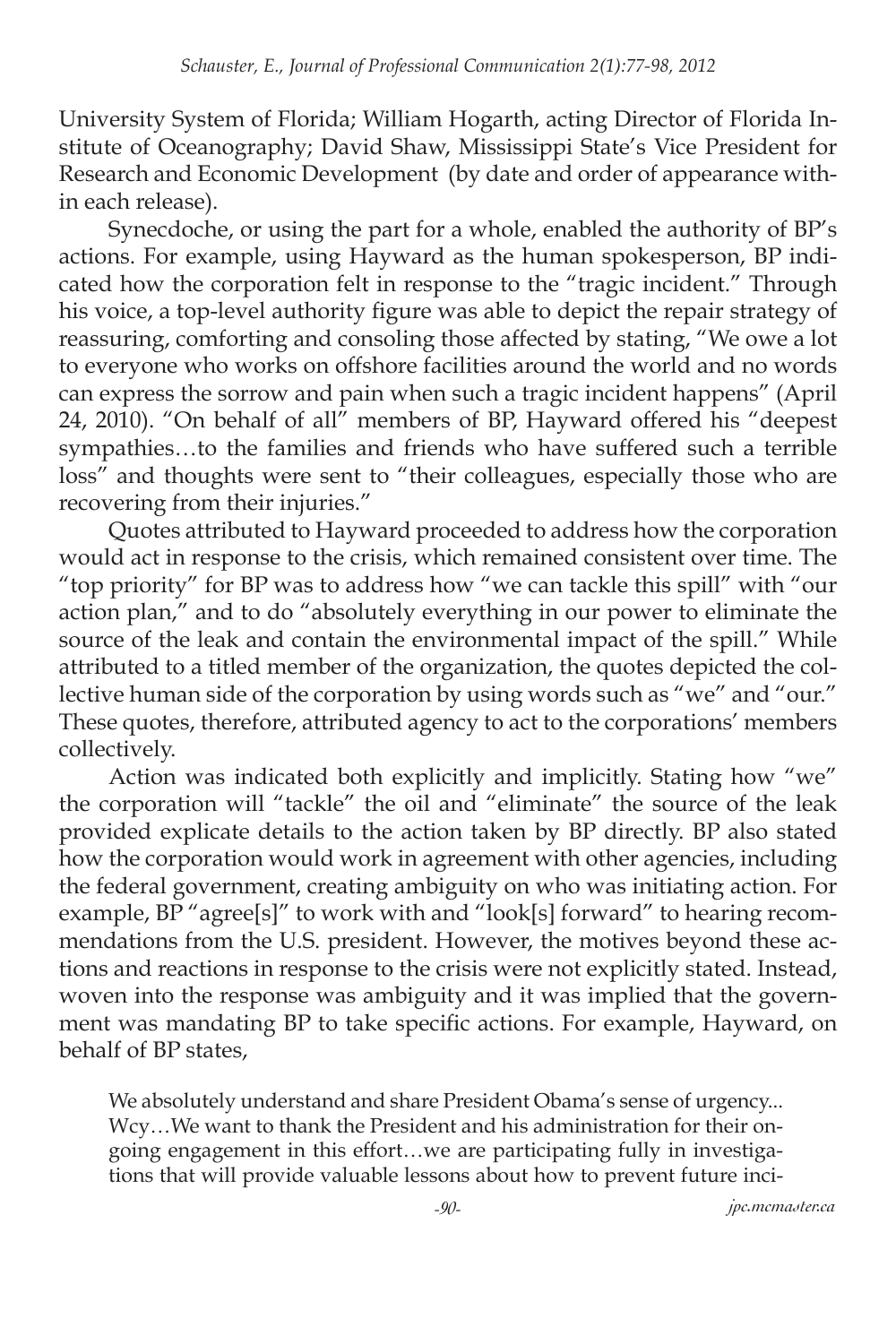dents of this nature. (May 14, 2010)

It remains unclear whether participation in the investigation was mandated by the government or initiated by BP and what, exactly, "participat[ion]" involved. Additional examples illuminate this ambiguity.

Following the corporation's agreement to "fully" participate in "investigations," BP engaged in other coordinated efforts. One example is the grants awarded by BP to the states of Florida, Alabama, Mississippi and Louisiana. The grants were provided to "mitigate the economic impact of the oil spill" on the states' tourism industries. Hayward acknowledged that BP "understand[s] the Governors' concerns" for the impact on the tourism industry. By agreeing to participate and understanding government concerns, BP appears to comprehend the full responsibility it previously ascribed to taking. However, the agreement of "understanding" implies the involvement of other parties and, therefore, it remains unclear as to which party is taking the first step toward responsibility and action. While the strategy enables BP to take charge and correct the action, by not explicitly stating the reasons behind these efforts, full disclosure and responsibility is constrained thus causing confusion.

Action was also attributed to nonhuman entities, which acted as a form of metonymy by substituting the work done by humans. Statements referring to the "work" or "response" indicated that the entity of "work" was acting opposed to a human agent. For example, "Work is also continuing to produce a subsea collection system capable of operating in deep water to funnel leaking oil to the surface for treatment." In another statement, "operations to skim oil from the surface of the water also continued." These responses describe the efforts as those of "work" and "operations" taking action opposed to BP corporate members in charge of overseeing the work and operations. Efforts described as "work" and "operations" opposed to BP corporate members in charge of overseeing the work and operations were both enabling and constraining to processes of repair. On one hand, this language enabled a bigger picture of the efforts behind the response. However, on the other hand, this language constrained the attribution of full responsibility to the corporation and its members.

The natural resources of weather also had a part in action, working independently and in tandem with manmade tactics. It was noted that weather had an influence on the enactment of the plan and "response." Weather was "enabling" action thus depicting agency to act from a nonhuman entity. And when weather "improved," "confidence" to "tackle the spill" increased. Improved weather worked in tandem with other tactics: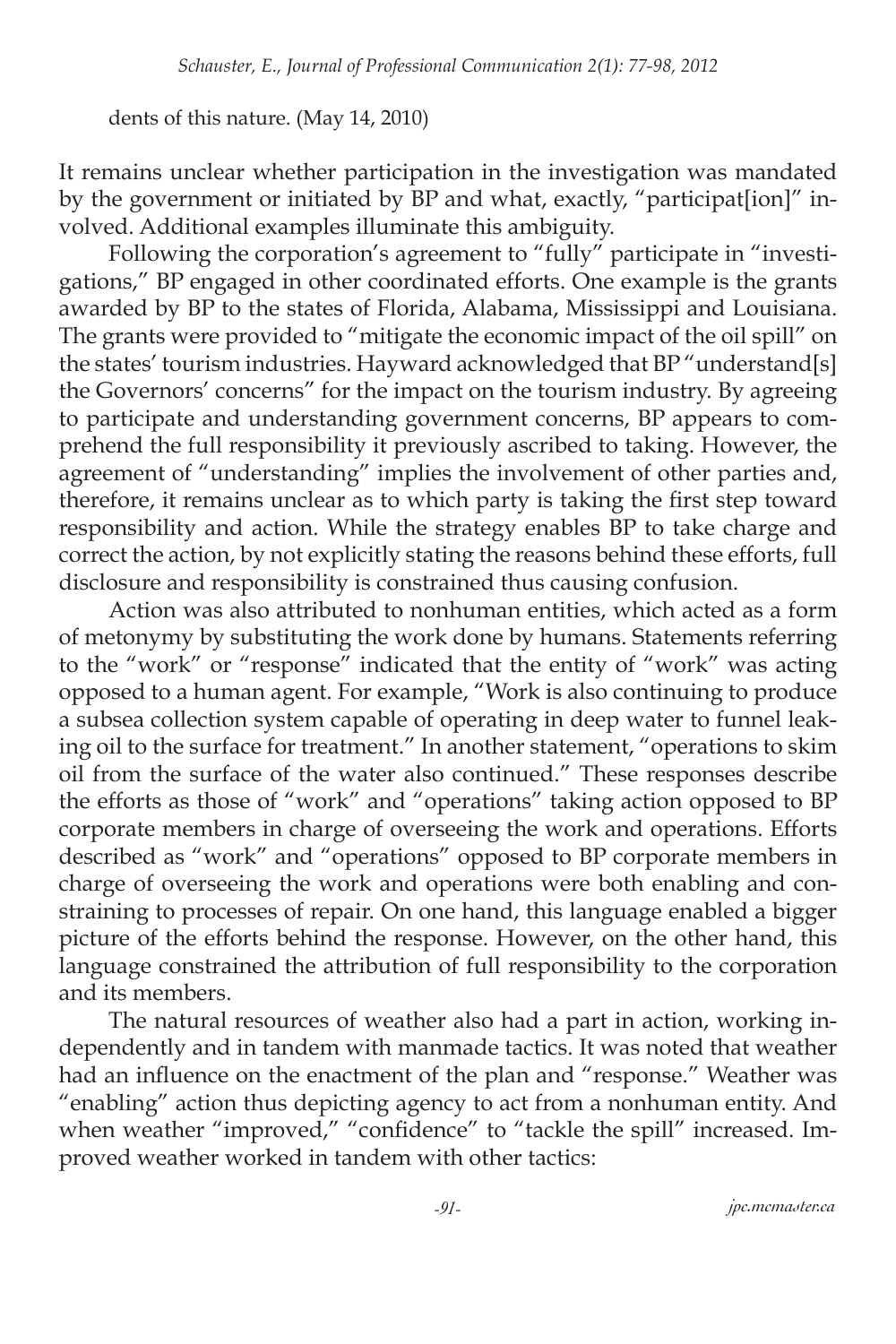Improved weather for vessels and aircraft is aiding in the dispersion of the sheen that comprises the vast majority of the spill and is enabling skimming vessels to operate far offshore and aircraft to fly multiple dispersant sorties. Weathering and dispersion tactics are breaking down the oil into a frothy emulsion. (April 29, 2010)

Weather, as a nonhuman agent, depicted the uncertainty of events that had an influence on other, both human and nonhuman, agents' ability to act and respond to the crisis. In addition to weather, new technology made uncertainty possible. For example, new techniques "being attempted or evaluated to contain the flow of oil on the seabed involve significant uncertainties because they have not been tested in these conditions before." Applying agency to weather and other uncertainties such as technology enabled the flexibility to respond.

### *Consistency*

On May 6, the following statement started to appear consistently within press releases: "Work continues to collect and disperse oil that has reached the surface of the sea and to protect the shoreline." The metonymy of "work" completing tasks of collection and protection remained consistent, while variations to the statement included the expansion of what "work" involved. By the second appearance of this statement, "work" had been supplemented by the number of vessels, such as skimmers and barges, the number of flights over the spill, and the length of boom available and on order. By the third appearance of this statement, the monetary costs of the "response" were included, which addressed the costs of oil containment, relief well drilling and monetary settlements. By the fourth appearance of this statement, the number of personnel working for BP and government agencies, who were involved with the response efforts, was included.

The repeated use of the aforementioned and other strategies enabled a consistent format for interpretation of information. Consistency, such as with the metonymy of "work," enabled the identification and comprehension of information made available. However, consistency also made inconsistency noticeable. For example, the number of allocated resources was inconsistent. Inconsistency mostly related to an increase in resources over time, say from 80,000 feet of boom on May 6 to 1 million feet of boom on May 10. The number of resources increasing over time enabled readers to understand the magnitude of the "response." However, reported numbers were not always accurate.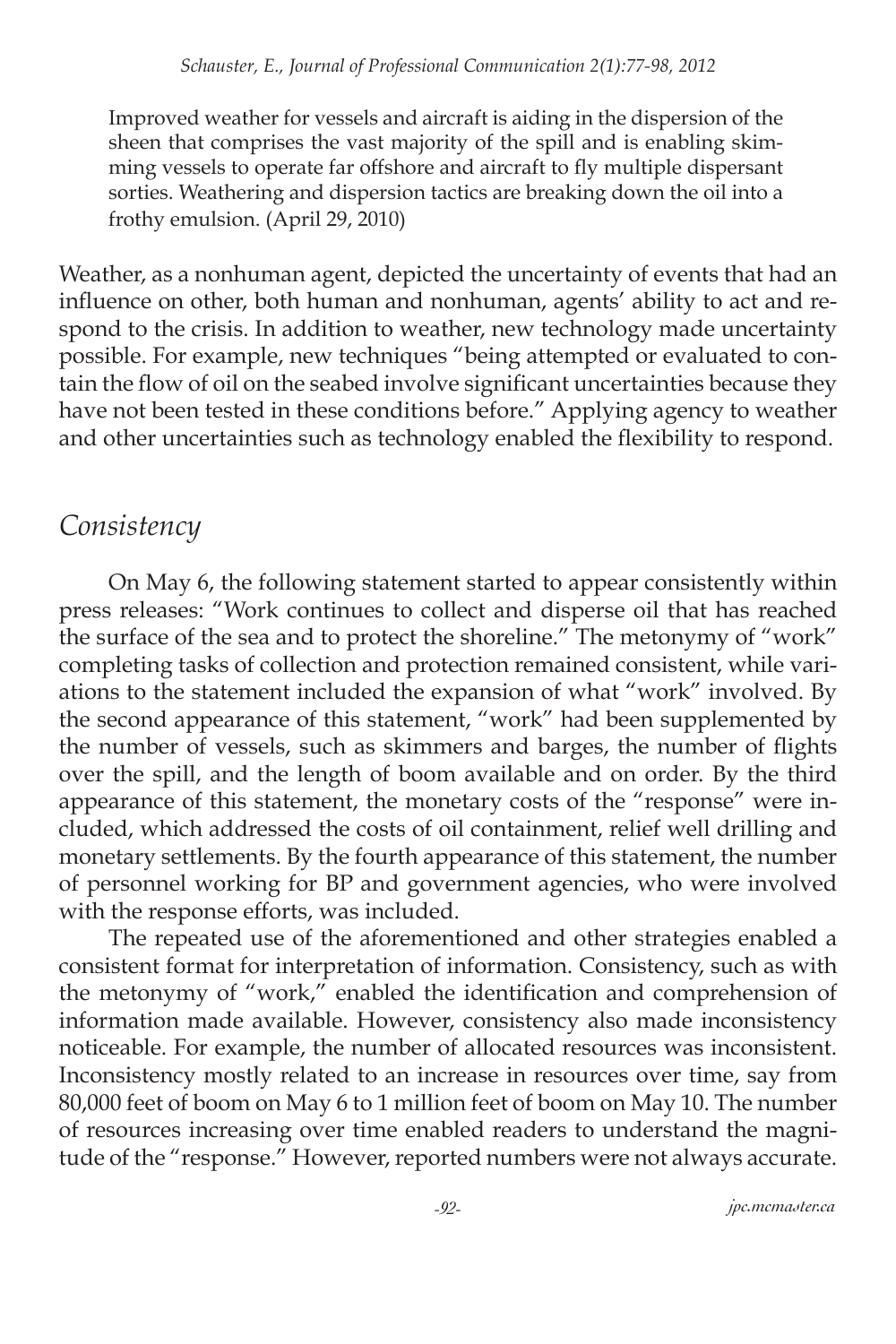For example on May 7, 30,000 individuals had volunteered. On May 13, the number of volunteers was 16,000. Therefore, either the first or second reference to the number of volunteers working on the "response" was inaccurate.

Other communication strategies drew attention to inconsistency. For example, the metaphors used for oil released into the Gulf and oil that reached the shoreline changed based upon its monetary value and as an environmental threat. As it pertained to revenue, the substance spilled was referred to as "oil." On June 8, it was released that, "BP today announced that it will donate the net revenue from oil recovered…to create a new wildlife fund…" Oil was collected and sold so that the net revenue could be used to make a donation to "create, restore, improve and protect wildlife habitat." However, this same substance was also referred to as "oil water" and an "oily liquid." As oil was collected from the water's surface in an effort to "prevent oil from reaching the coast," it was referred to as an "oily" and watered down substance. Referring to the substance as oily liquid reduced the severity of oil as a threat to the "shorelines of Louisiana, Mississippi, Alabama and Florida" in need of "major protection." The substance was more resourceful as "oil" when it was needed to generate revenue and less threatening to the environment as "oily liquid."

### Discussion

British Petroleum responded to the Deepwater Horizon oil spill with press releases intended to inform its various publics as well as persuade these publics that they, along with their various partners, were taking the appropriate actions to repair the damage causes by the spill. Along with the damage, BP's communicative response was intended to repair the organization's image. Best practices, while they describe the strategies and processes for repairing an organization's image when crisis strikes, limit our understanding of the complexity involved in crisis management. From a structuration perspective, the communicative processes of crisis management, which are intended to inform, clarify, make sense of, facilitate learning, etc., are dynamic and, therefore, simultaneously enable and constrain repair. A few examples from the current study illustrate this point.

Seeger and Padgett (2010) suggested that the function of communication during a time of crisis (and post-crisis) is to reassure, comfort and console those affected. This study found that the use of metaphors, of the oil spill as well as the effects of the oil spill, was a means to alleviate the intensity of the crisis. Therefore, metaphors enabled reassurance. However, the crisis of the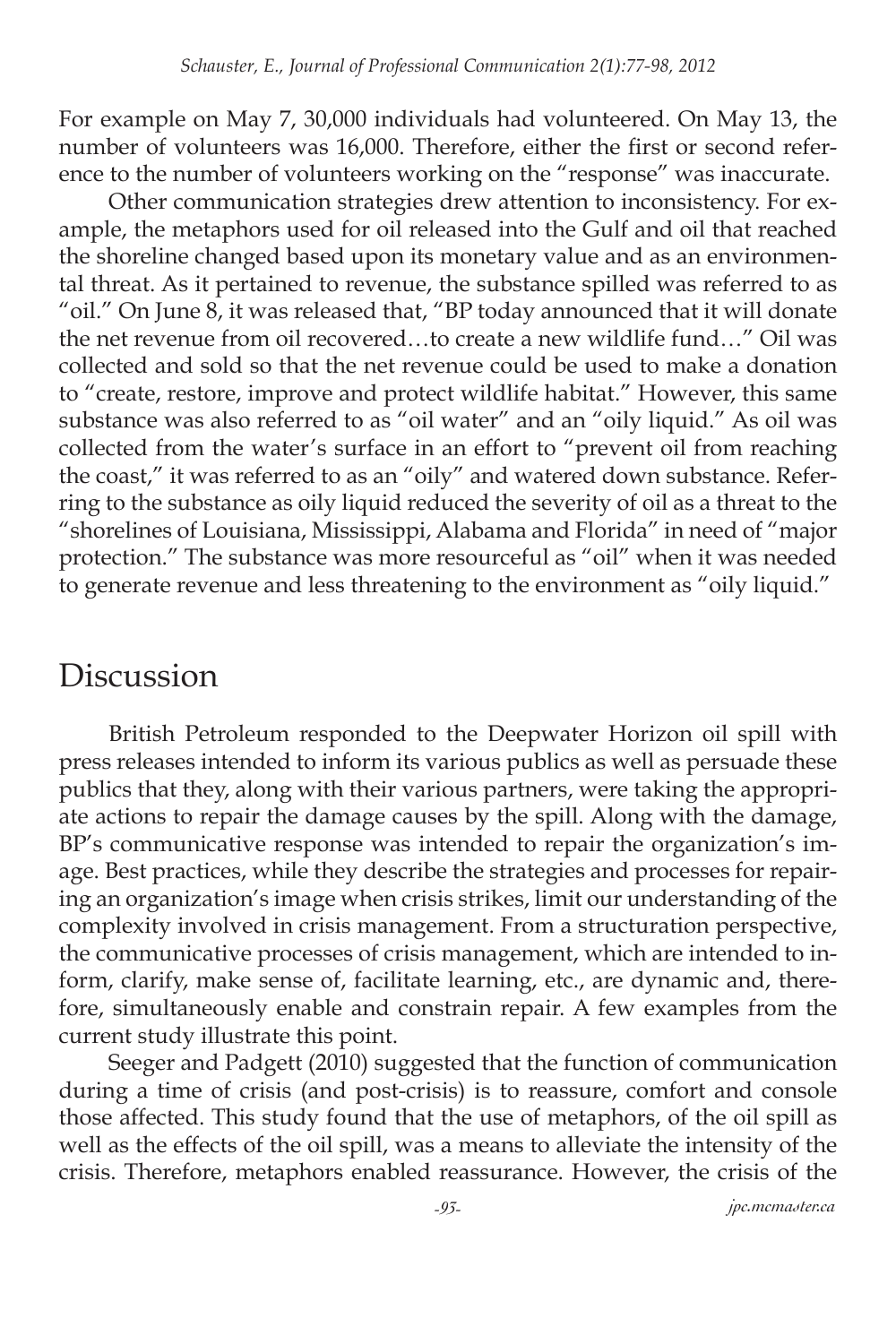oil spill was simultaneously trivialized by the use of metaphors. Referring to a crisis as an "event" and "situation," which populated the press releases, reduced the severity of the oil spill and the impact that this spill had on businesses and residents of the affected states.

Strategies of preparedness and coordinated action were illustrated by the use of spokespersons including BP executives and members of affiliated organizations. It has been argued that the use of spokespersons, presumably credible sources, and coordinating messages between these sources enhances the consistency of messages and reduces confusion among audiences (Seeger, 2006). The various sources used in BP press releases depicted a sense of preparedness as well as responsibility for the crisis. However, the metonymy of substituting a spokesperson on behalf of the corporation simultaneously had constraining effects. Through the use of a spokesperson, even one as authoritative as the CEO of BP, the corporate image was reduced down to one individual. Unless the importance of a corporate image resides within the value of that one individual, this process of repair is constraining to BP's image as a powerful, established and reputable corporation comprised by tens of thousands of employees, service partners, resources, etc.

In addition to depicting the enabling and constraining features of crisis management, Durham (2005) suggested that structuration can contribute to the meaningful practice of public relations by affording awareness to power, agency to act and the unintended consequences of action. Agency was depicted, in part, by direct quotes from members of the corporation on behalf of the corporation. Various resources including time spent, monetary contributions, volunteer personnel and organizational collaborations, such as the support BP gave to the government and received from other organizations, supported action taken to repair the damage caused by the crisis. For example, on April 28, BP indicated that it would support and cooperate with the U.S. government's investigations. The unintended consequence of acknowledging this support was depicting BP and its repair efforts as reactive versus active and, thus, diminishing accountability from the organization for the crisis and its effects.

The press releases issued by BP called attention to uncertainty due to weather. With a high level of uncertainty inherent within a crisis (Seeger, Sellnow & Ulmer, 1998), it might seem contradictory to call further attention to uncertainty and ambiguity. Including some level of uncertainty in a crisis management response has been called a best practice (Seeger, 2006). In the present study, weather, albeit a nonhuman entity, is afforded agency. Therefore, we might revise best practices to not only disclaim uncertainty but also in doing so provide room for movement and flexibility within the repair plan.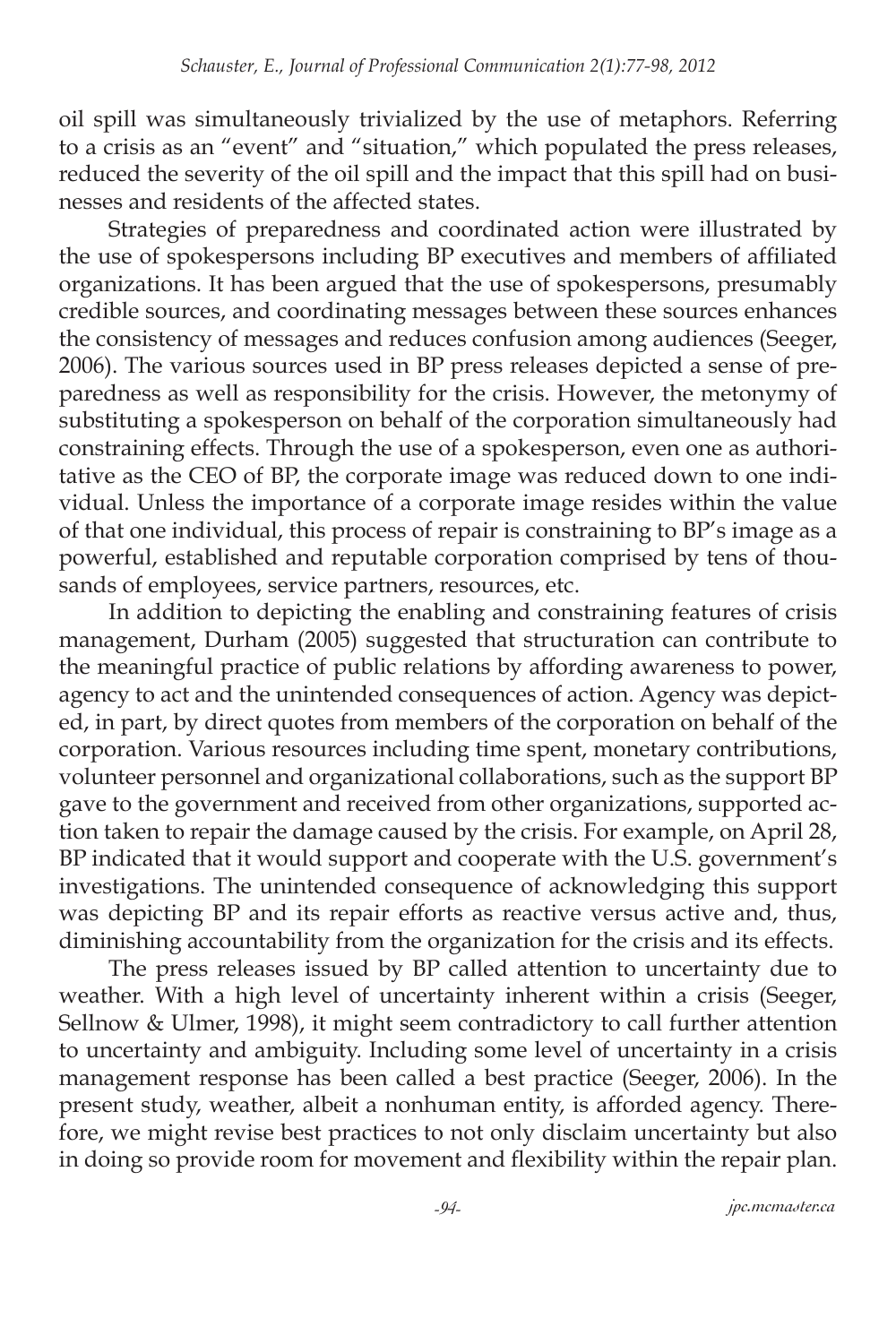As previously stated, structuration theory extends upon the previous best practices of crisis management by shifting attention to agency, unintended consequences of action and the simultaneous enabling and constraining features of the symbolic processes of repair. In light of these findings, the structuration perspective suggests that we revisit best practices of crisis management. Moving forward, public relations and crisis management practitioners might challenge current practices by asking,

1) What action is depicted in the crisis response?

2) Who are the agents responsible for this action?

3) What influence do these agents and their representative actions have, if any, on the corporation's image?

4) What are the intended consequences of the response?

5) What is the potential for unintended consequences and how might those potential consequences affect the corporation's image? 6) How does the response enable reparation of the corporation's image?

7) How does the response simultaneously constrain reparation?

While a dialogic approach to crisis management is a suggested best practice (Seeger, 2006), the present analysis was not applicable to understanding the extent to which BP listened to the public's concerns or opened a forum for dialogue with the public. The current study was limited to one crisis and one format of communicative responses to that crisis, BP's press releases issued online. Future studies could include the public as an agent involved in the structuration of crisis management by examining the public's response to press releases, website content, etc.; the communication platforms available or created for dialogue to occur; and the dialogue between various publics and the corporation.

### References

Allen, M.W., & Caillouet, R.H. (1994). Legitimate endeavors: Impression management strategies used by an organization in crisis. *Communication Monographs*, 61, pp. 44-62.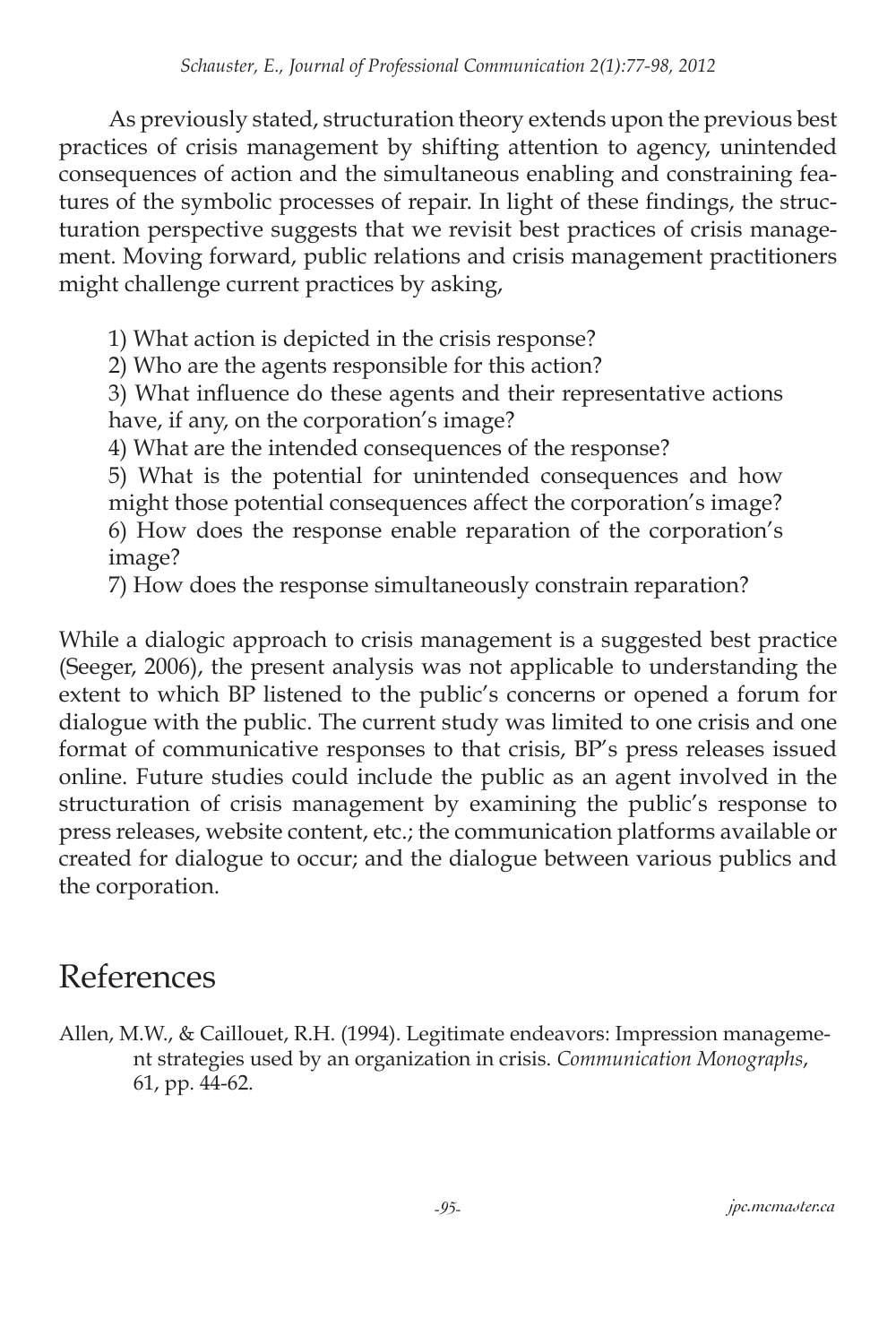- Benoit, W.L. (1995) *Accounts, excuses and apologies: A theory of image restoration strategies.* Albany, NY: State University of New York Press.
- Brock, B. L., Scott, R. L., & Chesebro, J. W. (1990). *Methods of rhetorical criticism: A Twentieth-Century perspective* (3rd ed.). Wayne State University Press.
- Brummett, B. (1976). Some implications of "process" or "intersubjectivity": Postmodern rhetoric. *Philosophy & Rhetoric, 9*(1), pp. 21-51.
- Bruyn, S.T. (1966). *The human perspective in sociology: The methodology of participant observation*. Englewood Cliffs, New Jersey: Prentice-Hall, Inc.
- Charland, M. (1987). Constitutive rhetoric: The case of the people Quebecois. *Quarterly Journal Speech, 73*(1), pp. 133-150.
- Cho, S., & Cameron, G.T. (2009). Netizens unite! Strategic escalation of conflict to manage a cultural crisis. In G. J. Golan, T. Johnson, & W. Wanta (Eds.), *International Media Communication in a Global Age.* New York: Routledge.
- Coombs, W.T. (1998). An analytic framework for crisis situations: Better responses from a better understanding of the situation. *Journal of Public Relations Research* 10(3), pp. 177-191.
- Coombs, W.T. (2007). *Ongoing crisis communication: Planning, managing, and responding* (2nd ed.). Los Angeles: Sage.
- Coombs, W.T. (2009). Crisis, crisis communication, reputation, and rhetoric. In R.L. Heath, E.L. Toth & D. Waymer (Eds.) *Rhetorical and critical approaches to public relations II.* New York: Routledge.
- Cooren, F., Taylor, J.R., & VanEvery, E.J. (2006). *Communication as organizing: Empirical and theoretical approaches to the dynamic of text and conversation.* Mahwah, NJ: Lawrence Erlbaum Associates.
- Durham, F. (2005). Public relations as structuration: A prescriptive critique of the StarLink Global food contamination case. *Journal of Public Relations Research, 17*(1), pp. 29-47.
- Engstrom, C.L. (2010). Rhetorical criticism as a method for examining cultural pressures on organizational form. *Qualitative Research in Organizations and Management: An International Journal, 5*(3), pp. 259-279.

Falkheimer, J. (2007). Anthony Giddens and public relations: A third way perspective.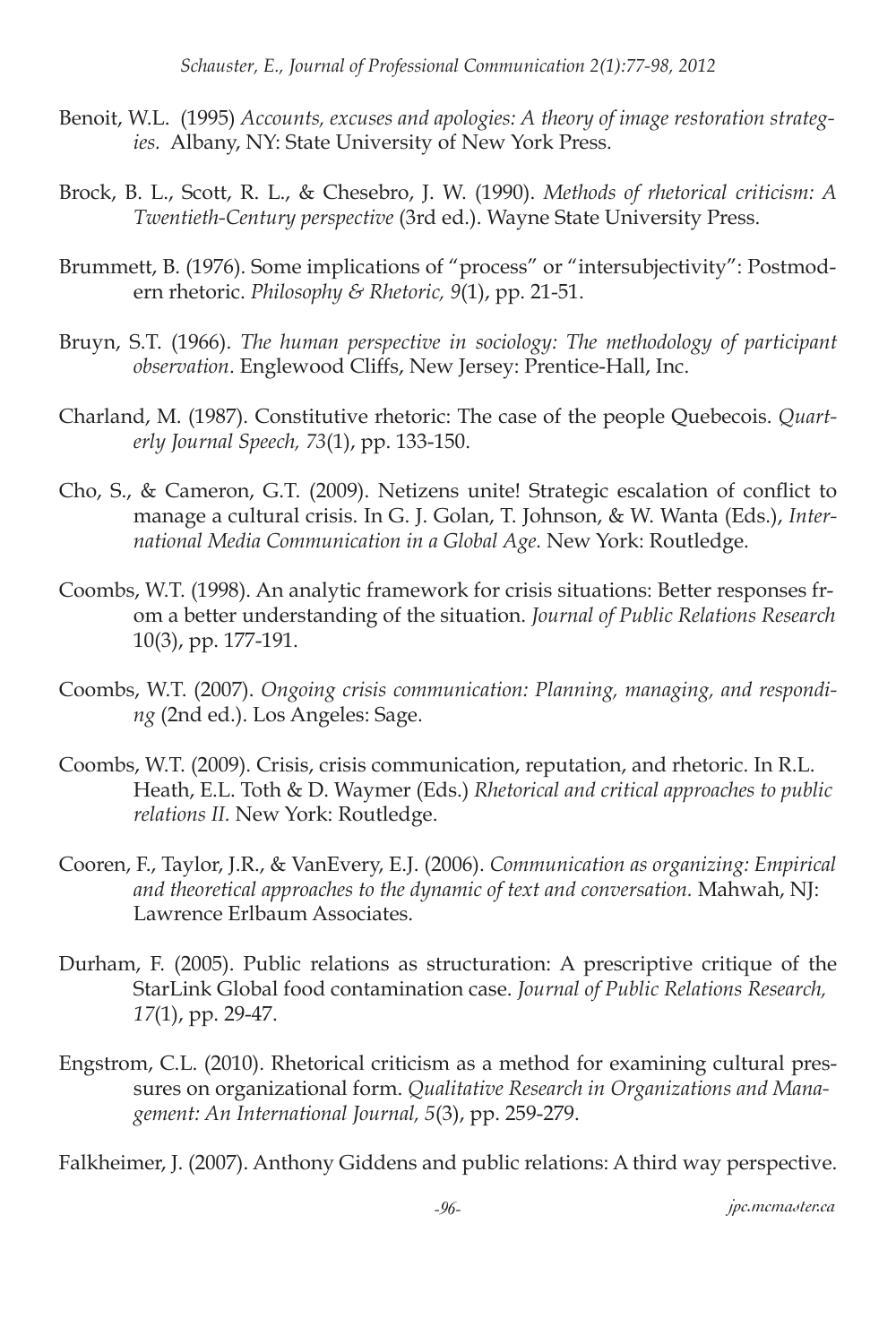*Public Relations Review, 33*(3), pp. 287-293.

- Foss, S.K. (1996). *Rhetorical criticism: Exploration & practice* (2nd ed.). Prospect Heights, IL: Waveland Press, Inc.
- Garner, J.T. (2006). Masters of the universe? Resource dependency and interorganizational power relationships at NASA. *Journal of Applied Communication Research, 34*(4), pp. 368-385.
- Giddens, A. (1984). *The constitution of society.* Cambridge: Basil Blackwell Ltd.
- Harlow, W.F., Brantley, B.C., & Harlow, R.M. (2011). BP initial image repair strategies after the Deepwater Horizon spill. *Public Relations Review, 37*(1), pp. 80-83.
- Hearit, K.M. (1994). Apologies and public relations crisis at Chrysler, Toshiba, and Volvo. *Public Relations Review, 20*, pp. 113-125.
- Heath, R.L. (2006). Best practices in crisis communication: Evolution of practice through research. *Journal of Applied Communication Research, 34*(3), pp. 245- 248.
- Heath, R.L. (2009). The Rhetorical tradition: Wrangle in the marketplace. In R.L. Heath, E.L. Toth., & D. Waymer (Eds.) *Rhetorical and critical approaches to public relations II.* New York: Routledge.
- Ice, R. (1991). Corporate publics and rhetorical strategies: The case of Union Carbide's Bhopal Crisis. *Management Communication Quarterly, 4(*3), pp. 341-362.
- Jaques, T. (2007). Issue management and crisis management: An integrated, non-linear, relational construct. *Public Relations Review, 33,* pp. 147-157.
- Johnson, D., & Sellnow, T. (1995). Deliberative rhetoric as a step in organizational crisis management: Exxon as a case study. *Communication Reports, 8*(1), pp. 54-60.
- Livesey, S. M. (2002). Global warming wars: Rhetorical and discourse analytic approaches to ExxonMobil's corporate public discourse. *Journal of Business Communication, 39*, pp. 117-148.
- Martinelli, K.A., & Briggs, W. (1998). Integrating public relations and legal responses during a crisis: The case of Odwalla Inc. *Public Relations Review, 24*(4), pp. 443- 444.